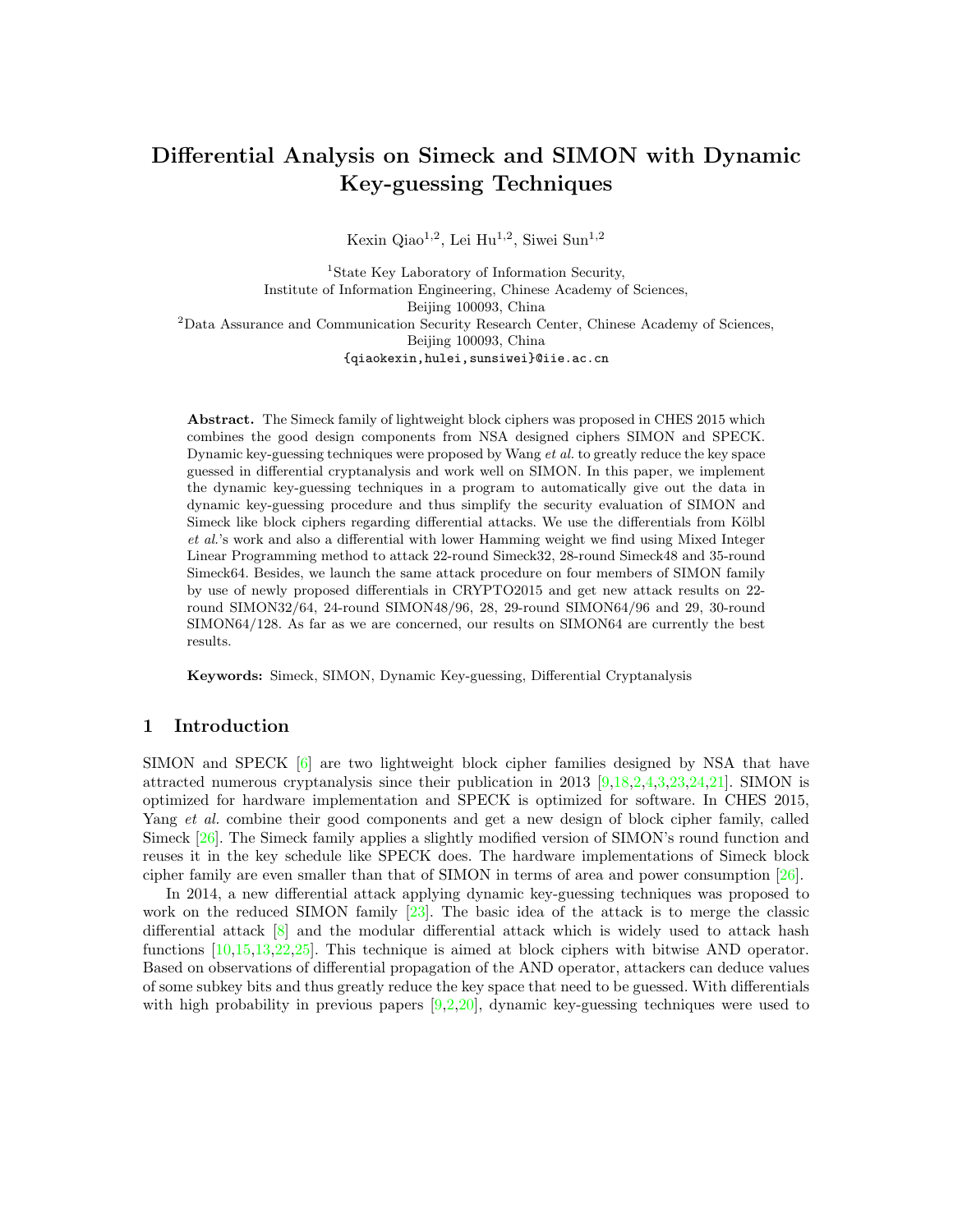improve the best previous cryptanalysis results by 2 to 4 rounds on family of SIMON block ciphers [\[23\]](#page-15-1).

As dynamic key-guessing techniques were newly proposed, the designers of Simeck did not consider its security regarding this technique. The designers of Simeck give some other security analysis results including differential attacks  $[8]$ , linear attacks  $[14]$ , impossible differential attacks [\[7\]](#page-14-9), etc., mainly following the attack procedure of SIMON due to their similarity. Recently, cryptanalysis covering more rounds are given  $[5,12]$  $[5,12]$ . Kölbl and Roy give differentials with high probability of all three versions and launch differential attacks covering 19, 26 and 33 rounds of Simeck32/64, Simeck48/96 and Simeck64/128 respectively [\[12\]](#page-14-11). Though they noticed the dynamic key-guessing method, they did not implement it.

Differential cryptanalysis is closely related to diferentials. Differentials that cover more rounds or are with higher probability result in improved attacks with lower data and time complexity and more rounds. In CRYPTO2015, Kölbl *er al.* [\[11\]](#page-14-12) found out new differentials on round-reduced versions of SIMON32, SIMON48 and SIMON96 which can be used to improved previous differential attacks in terms of rounds attacked or time and data complexity.

In this paper, we reveal some details in implementing the dynamic key-guessing techniques and thus make it easy to launch a differential attack with these techniques on SIMON and Simeck like block ciphers. Specifically, we write a program to calculate the complexity in dynamic keyguessing procedure and then estimate the complexities in differential cryptanalysis on family of Simeck and four members of SIMON family block ciphers. We find a 13-round differential of Simeck32/64 with lower hamming weight with probability  $2^{-29.64}$ . Applying this differential and differentials from Kölbl *et al.*'s work  $[12]$  to attack Simeck with dynamic key-guessing techniques, we give out differential cryptanalysis results on 21, 22-round Simeck32/64, 28-round Simeck48/96 and 34, 35-round Simeck64/128. Besides, with newly proposed differentials [\[11\]](#page-14-12), we launch the same attack on 22-round SIMON32/64, 24-round SIMON48/96, 29-round SIMON64/96 and 30-round SIMON64/128. The comparison of the cryptanalysis results for Simeck and SIMON is in Table [1](#page-2-0) and Table [2](#page-3-0) respectively.

The organization of the paper is as follows. In Section [2](#page-2-1) we give a brief introduction of the Simeck and SIMON block ciphers. In Section [3](#page-4-0) we describe Wang et al.'s dynamic key-guessing techniques in a general way and provide some details in implementing the techniques. In Section [4](#page-9-0) we give a 13-round differential of Simeck32/64 found by Mixed Integer Linear Programming (MILP) method and use it as well as differentials in references to launch differential attack with dynamic key-guessing techniques on Simeck. In Section [5](#page-12-0) we give our results on SIMON32/64, SIMON48/96, SIMON64/96 and SIMON64/128 by applying the same method. We conclude the paper in Section [6.](#page-13-0)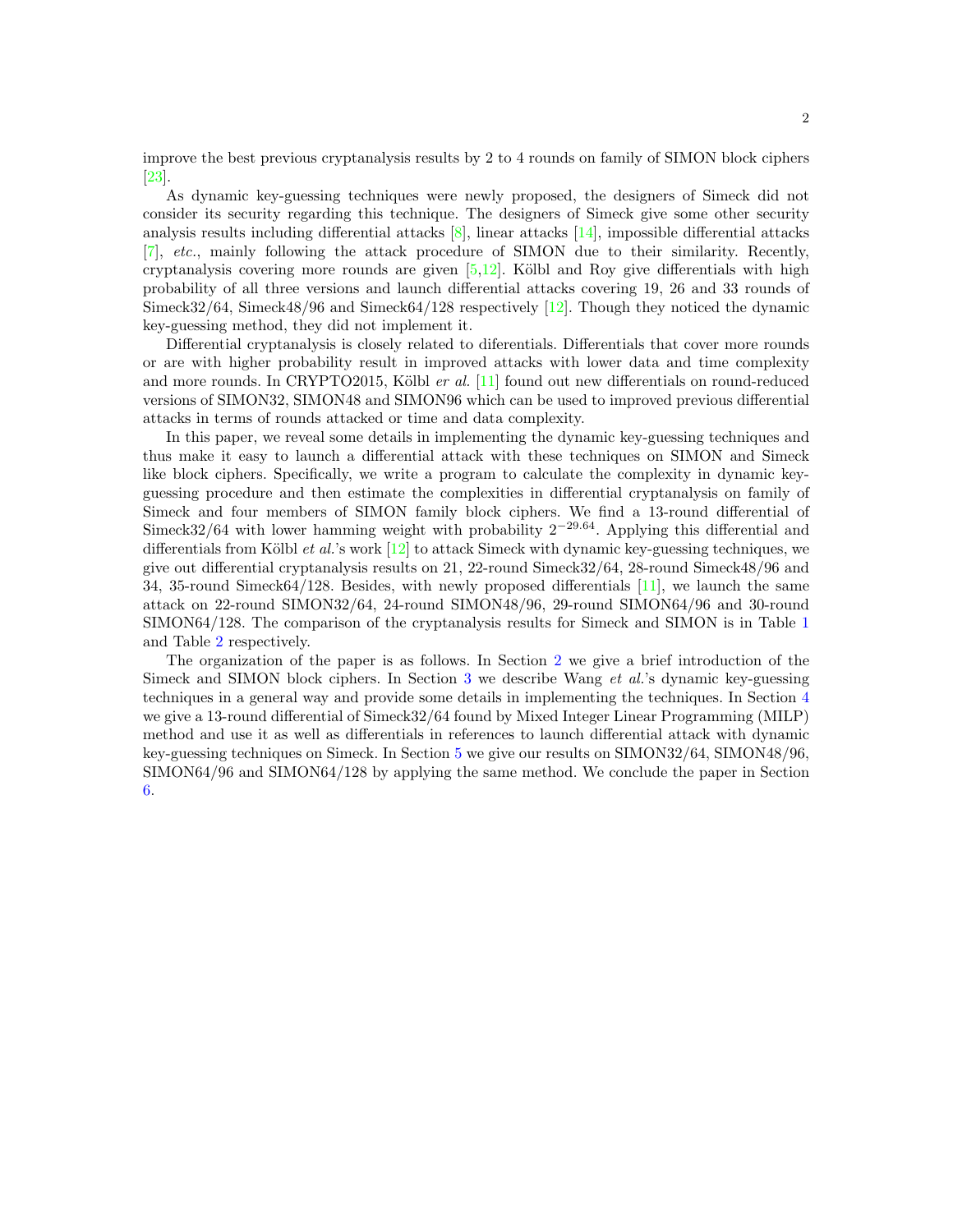<span id="page-2-1"></span><span id="page-2-0"></span>

|                | Total  | Attacked | Time         | Data                  | <b>Success</b>    |                   |
|----------------|--------|----------|--------------|-----------------------|-------------------|-------------------|
| Versions       | Rounds | Rounds   |              | Complexity Complexity | Prob.             | Reference         |
|                |        | 18       | $2^{63.5}$   | $2^{31}$              | 47.7%             | [5]               |
|                |        | 19       | $2^{36}$     | $2^{31}$              |                   | $\left[12\right]$ |
|                |        | 20       | 262.6        | $2^{32}$              |                   | [26]              |
| Simeck32/64    | $32\,$ | $20\,$   | 256.65       | $2^{32}$              |                   | $[27]$            |
|                |        | 21       | $2^{48.5}$   | $2^{30}$              | 41.7%             | Sec. 4.2          |
|                |        | 22       | $2^{57.9}$   | $2^{32}$              | 47.1%             | Sec. 4.2          |
|                |        | 23       | $2^{61.78}$  | $2^{31.91}$           |                   | $\left[17\right]$ |
|                | 36     | 24       | $2^{94}$     | $2^{45}$              | $47.7\%$          | $\left[ 5\right]$ |
|                |        | 24       | 294.7        | $2^{48}$              |                   | [26]              |
| Simeck48/96    |        | 24       | $2^{91.6}$   | $2^{48}$              |                   | [27]              |
|                |        | 26       | $2^{62}$     | $2^{47}$              | $\qquad \qquad -$ | $[12]$            |
|                |        | 28       | $2^{68.3}$   | $2^{46}$              | 46.8%             | Sec. 4.2          |
|                |        | 30       | $2^{92.2}$   | 247.66                |                   | $[17]$            |
|                |        | $25\,$   | $2^{126.6}$  | $2^{64}$              |                   | [26]              |
|                |        | 27       | $2^{120.5}$  | $2^{61}$              | 47.7%             | [5]               |
|                |        | 27       | 9112.79      | $2^{64}$              |                   | $[27]$            |
| Simpleck64/128 | 44     | $33\,$   | $2^{96}$     | $2^{63}$              |                   | $[12]$            |
|                |        | 34       | $2^{116.3}$  | $2^{63}$              | $55.5\%$          | Sec. 4.2          |
|                |        | 35       | $2^{116.3}$  | $2^{63}$              | 55.5%             | Sec. 4.2          |
|                |        | 37       | $2^{121.25}$ | $2^{63.09}$           |                   | $[17]$            |

Table 1: Comparison of Cryptanalysis Results of Simeck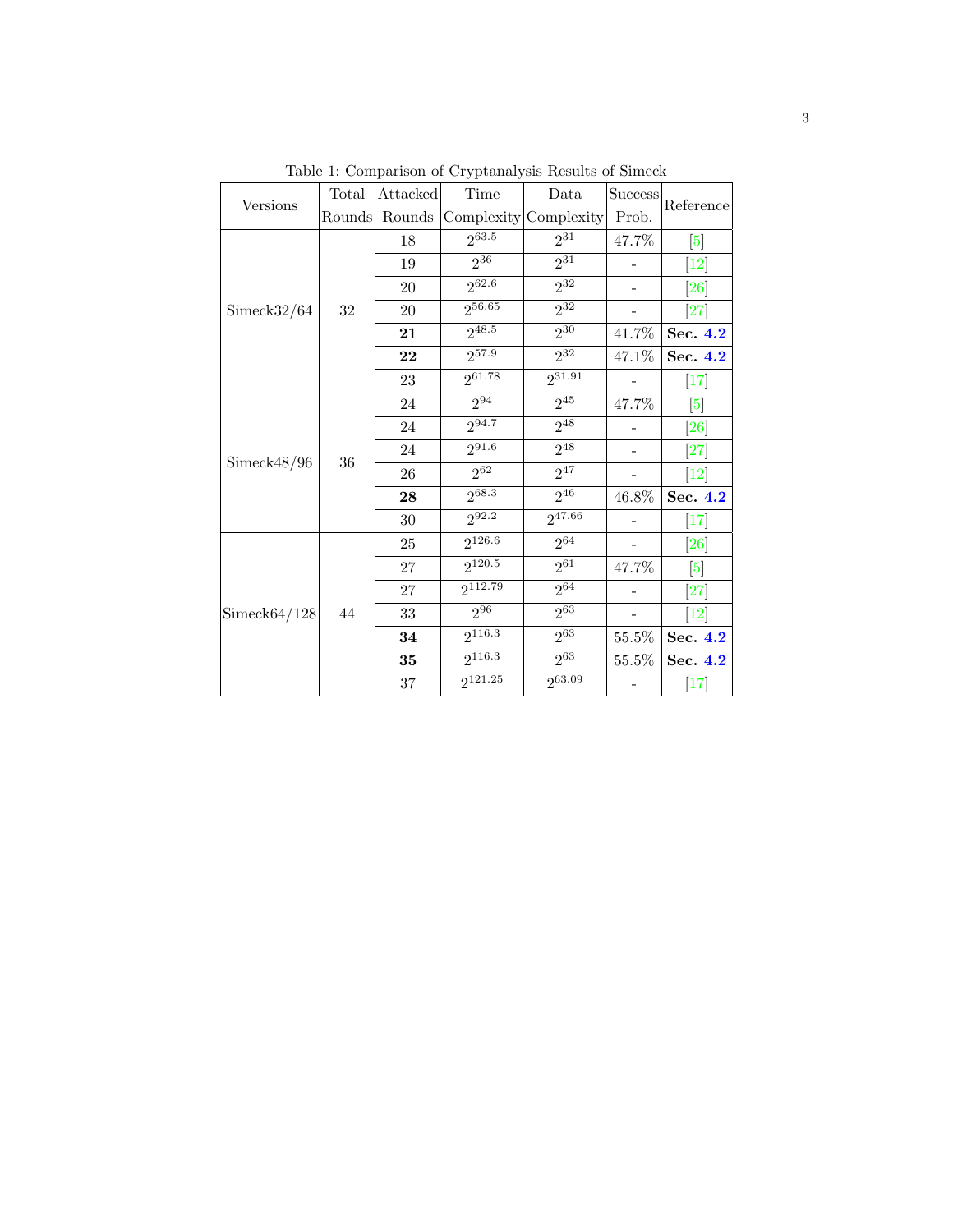<span id="page-3-0"></span>

| Cipher  | Key | Total       | Attacked | Time                  | Data     | Success | Reference          |  |
|---------|-----|-------------|----------|-----------------------|----------|---------|--------------------|--|
|         |     | Size Rounds | Rounds   | Complexity Complexity |          | Prob.   |                    |  |
|         |     |             | 21       | 255.25                | $2^{31}$ | 51\%    | $\left[23\right]$  |  |
| SIMON32 | 64  | 32          | 22       | 258.76                | $2^{32}$ | 31.5%   | Sec. 5             |  |
|         |     |             | 23       | 250                   | 230.59   |         | 1                  |  |
|         |     |             | 24       | 287.25                | 247      | 48%     | $\left[ 23\right]$ |  |
| SIMON48 | 96  | 36          | 24       | 283.10                | 247.78   |         |                    |  |
|         |     |             | 24       | $2^{78.99}$           | $2^{48}$ | 47.5%   | Sec.5              |  |
|         | 96  |             | 28       | 284.25                | $2^{63}$ | 46\%    | $\left[23\right]$  |  |
|         |     | 42          | 28       | 275.39                | $2^{60}$ | 50.3%   | Sec. 5             |  |
| SIMON64 |     |             | 29       | 286.94                | $2^{63}$ | 47.5%   | Sec. $5$           |  |
|         |     |             | 29       | 2116.25               | 263      | 46%     | $\left[23\right]$  |  |
|         | 128 | 44          | 29       | 9101.40               | 260      | 50.3%   | Sec. 5             |  |
|         |     |             | 30       | 2110.99               | $2^{63}$ | 47.5%   | Sec. $5$           |  |

Table 2: Comparison of Cryptanalysis Results of SIMON

# 2 The Simeck and SIMON Lightweight Block Cipher

## 2.1 Notations

In this paper, we use notations as follows.

| $X^{r-1}$  | input of the r-th round                              |
|------------|------------------------------------------------------|
| $L^{r-1}$  | left half of $X^{r-1}$                               |
| $R^{r-1}$  | right half of $X^{r-1}$                              |
| $K^{r-1}$  | subkey used in $r$ -th round                         |
| $X_i$      | <i>i</i> -th bit of $X$ , indexed from left to right |
| $X \gg r$  | right rotation of X by r bits                        |
| $\oplus$   | bitwise exclusive OR (XOR)                           |
| Λ          | bitwise AND                                          |
| $\Delta X$ | $X \oplus X'$ , difference of X and X'               |
| $^{+}$     | addition operation                                   |
| %          | modular operation                                    |
| U          | union of sets                                        |
| П          | intersection of sets                                 |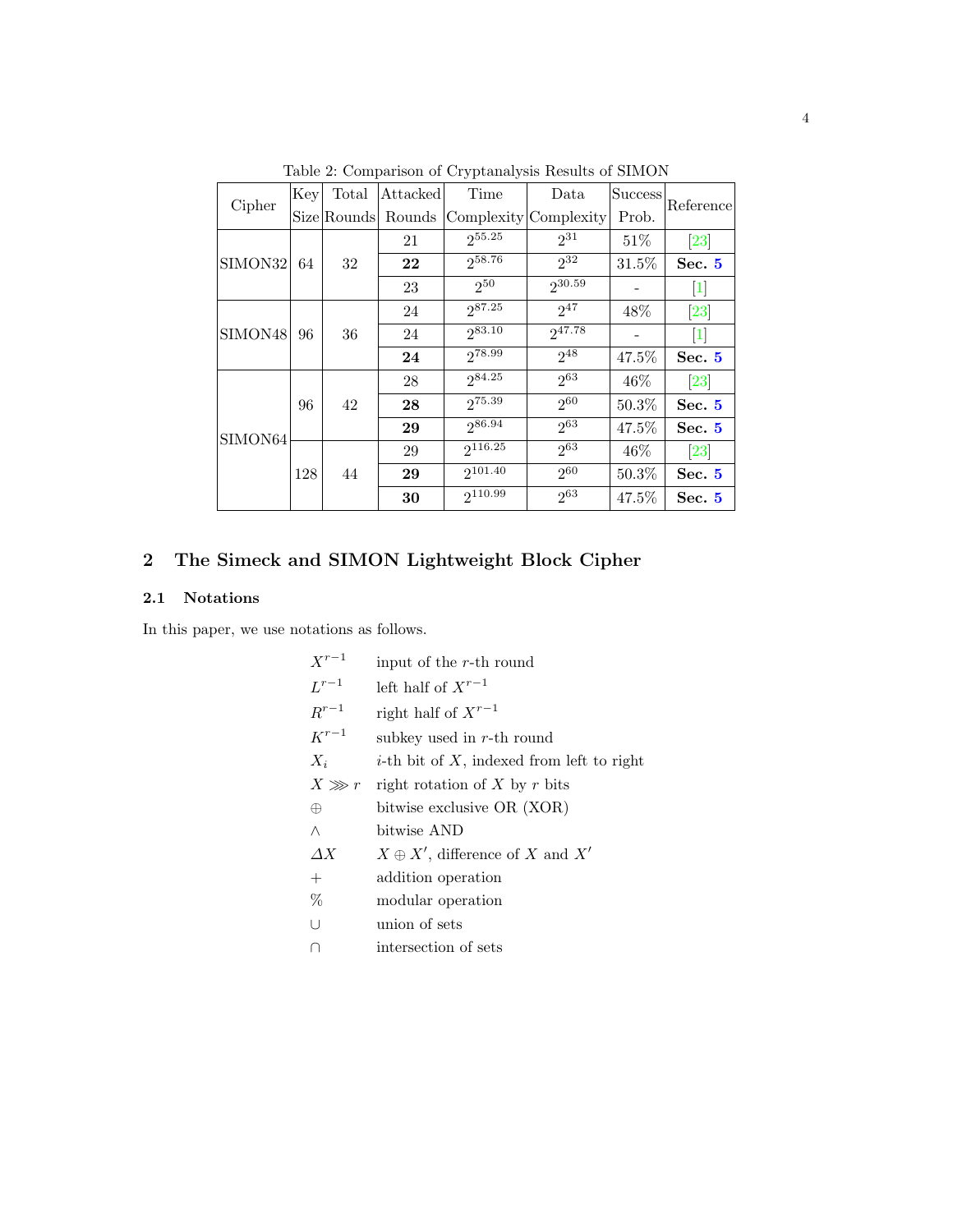#### 2.2 Description of Simeck and SIMON

Simeck and SIMON both apply Feistel structure and are denoted by  $\text{Simeck}2n/mn$  and  $\text{SIMON}2n/mn$ respectively where  $2n$  is the block size and  $mn$  the master key size. Simeck family includes three members: Simeck32/64, Simeck48/96 and Simeck64/128 with number of rounds  $n_r=32$ , 36 and 44 respectively. SIMON family includes 10 members among which we focus on SIMON32/64, SIMON48/96, SIMON64/96 and SIMON64/128 in this paper. The round function of Simeck and SIMON are very similar. Suppose the left half of input texts to the *i*-th round is  $L^{i-1}$  =  $\{X_n^{i-1}, X_{n+1}^{i-1}, \cdots, X_{2n-1}^{i-1}\}$  and the right half is  $R^{i-1} = \{X_0^{i-1}, X_1^{i-1}, \cdots, X_{n-1}^{i-1}\}$  and the subkey is  $K^{i-1} = \{K_0^{i-1}, K_1^{i-1}, \cdots, K_{n-1}^{i-1}\}.$  The round function is

$$
(L^i, R^i) = (R^{i-1} \oplus F(L^{i-1}) \oplus K^{i-1}, L^{i-1})
$$

where

$$
F(x) = ((x \lll a) \land (x \lll b)) \oplus (x \lll c)
$$

for  $i = 1, \dots n_r$  where in Simeck,  $a = 0, b = 5, c = 1$  and in SIMON  $a = 1, b = 8, c = 2$ .

The key schedule is irrelevant to our differential analysis as our method concentrate on single key model where all plaintexts are encrypted under same master key. We refer the readers to [\[26\]](#page-15-4) and [\[6\]](#page-14-0) for details of the ciphers.

#### <span id="page-4-0"></span>3 Differential Attack with Dynamic Key-guessing Techniques

Differential attack  $[8]$  is one of the most powerful attacks on iterative block ciphers. If there is an input difference that results in an output difference with high probability against a reduced-round block cipher (called a differential), by adding extra rounds before and after the differential, an attacker can choose and encrypt an amount of plaintext pairs that may satisfy the input difference, and then guess the subkey bits in the added rounds that influence the differential. Right guess will lead conspicuous number of plaintext and ciphertext pairs to the differential.

In 2014, Wang *et al.* proposed dynamic key-guessing techniques to greatly reduce the number of secret key bits that need to be guessed in differential cryptanalysis [\[23\]](#page-15-1). These techniques were based on observations that some subkey bits can be deduced from equations invoked by certain input differences of AND operator. Different input differences of AND operator result in different conditions of subkey bits involved in the equations. Before using these observations, attackers should find out the sufficient bit conditions that act as equations in the extended rounds to make the differential hold. Thus the preprocessing phase of differential cryptanalysis with dynamic keyguessing techniques is divided into two stages when a differential with high probability of the cipher has been found: firstly, generate the extended path and identify the sufficient bit conditions to be processed and secondly generate the related subkey bits corresponding to each bit condition in the first stage. In the following we illustrate the differential attacks with dynamic key-guessing techniques in a general way and reveal some details of the implementation of the technique. We refer the readers to Wang *et al.*'s work [\[23\]](#page-15-1) for some principles of the technique.

#### 3.1 Generate the Extended Path with Sufficient Bit Conditions

Suppose a differential with probability p covering R rounds has been found, we prefix  $r_0$  rounds on the top and append  $r_1$  rounds at the bottom. To get the differential path of the prefixed  $r_0$  rounds,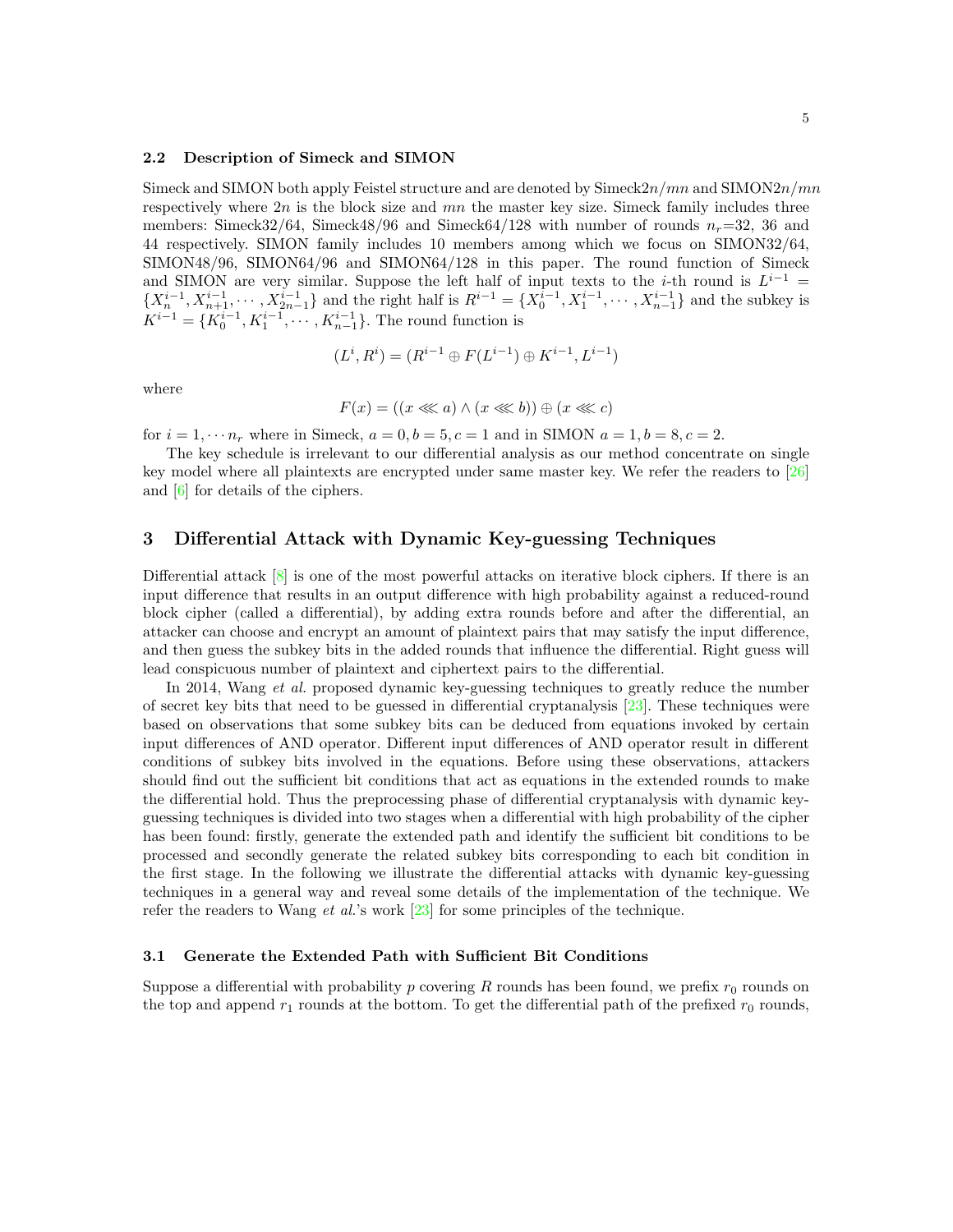"decrypt" the input difference of the differential according to the rules that the output differences of AND operator is 0 if and only if its input differences are  $(0, 0)$ . Otherwise set the output difference of AND operator to  $\ast$ . For the appended  $r_1$  rounds, "encrypt" the output difference of the differential according to the same rules.

The bit conditions to be processed in the extended path are sufficient bit-difference conditions to make the differential path hold. Specifically, when the input differences of AND operator are not  $(0,0)$  and its output difference is definite  $(0 \text{ or } 1, \text{ not } *)$ , then this output difference is a sufficient bit condition. Note that the prefixed  $r_0$  rounds should be processed in encryption direction to lable sufficient bit conditions and the appended  $r_1$  rounds should be processed in decryption direction. In this step, we get an extended path table with sufficient conditions labeled (see Table [5](#page-10-0) for example).

#### 3.2 Data Collection

Suppose there are  $l_0$  definite conditions in the plaintext differences and  $l_1$  sufficient bit conditions in  $\Delta X^1$  according to the the extended path table. Divide the plaintexts into  $2^{l_0+l_1}$  structures with  $2^{2n-l_0-l_1}$  plaintexts in each structure. In each structure, the  $(l_0 + l_1)$  bits are constants.

For two structures with different bits in positions where the differences are 1 in the above  $(l_0 + l_1)$  bits in the extended path table, save the corresponding ciphertexts into a table indexed by ciphertext bits in positions where the differences are 0 in the last row of the path table. Suppose there are  $l_2$  ciphertext bits with difference 0, then for each such structure pair, there are about  $2^{2(2n-l_0-l_1)-l_2}$  plaintext pairs remaining.

We build  $2<sup>t</sup>$  plaintext structures, and filter out the remaining pairs by decrypting one round. Suppose there are another k bit conditions to be satisfied in  $\Delta X^{r_0+R+r_1-1}$  after one round decryption of the ciphertexts, then there are  $2^{t-1+2(2n-l_0-l_1)-l_2-k}$  pairs left. Store them in a table T. At the same time, we expect to get  $\lambda_r = 2^{t-1+2n-l_0-l_1} \cdot p$  right pairs.

The plaintext pairs in the table T can still be filtered by bit conditions in  $\Delta X^2$  and  $\Delta X^{r_0+R+r_1-2}$ as some plaintext pairs may result in no subkey bit solution to equations regarding sufficient bit conditions in  $\Delta X^2$  and  $\Delta X^{r_0+R+r_1-2}$ . The procedure of generating subkey bits related to each sufficient bit condition is described in next subsection.

#### 3.3 Generate Related Subkey Bits for Each Sufficient Bit Condition

For each sufficient bit condition, we get two kinds of subkey bits related to this bit - the subkey bits as variables of the equation and subkey bits that need to be guessed to get the specific equation. In encryption direction, we have an equation for sufficient bit condition  $\Delta X^i_{j+n} = 0$  or 1 where  $j \in [0, n - 1]$  and

$$
\Delta X_{j+n}^{i} = \Delta X_{(j+a)\%n+n}^{i-1} \wedge X_{(j+b)\%n+n}^{i-1} \oplus \Delta X_{(j+b)\%n+n}^{i-1}
$$
  
 
$$
\wedge X_{(j+a)\%n+n}^{i-1} \oplus \Delta X_{(j+a)\%n+n}^{i-1} \wedge \Delta X_{(j+b)\%n+n}^{i-1}
$$
  
\n
$$
\oplus \Delta X_{(j+c)\%n+n}^{i-1} \oplus \Delta X_{j+n}^{i-2},
$$
\n(1)

where

$$
X_{(j+b)\%n+n}^{i-1} = X_{(j+b+a)\%n+n}^{i-2} \wedge X_{(j+b+b)\%n+n}^{i-2} \n\oplus X_{(j+b+c)\%n+n}^{i-2} \oplus X_{(j+b)c}\%n}^{i-2} \oplus K_{(j+b)\%n}^{i-2},
$$
\n
$$
X_{(j+a)\%n+n}^{i-1} = X_{(j+a+a)\%n+n}^{i-2} \wedge X_{(j+a+b)\%n+n}^{i-2} \n\oplus X_{(j+a+c)\%n+n}^{i-2} \oplus K_{(j+a)\%n}^{i-2} \oplus K_{(j+a)\%n}^{i-2}.
$$
\n(2)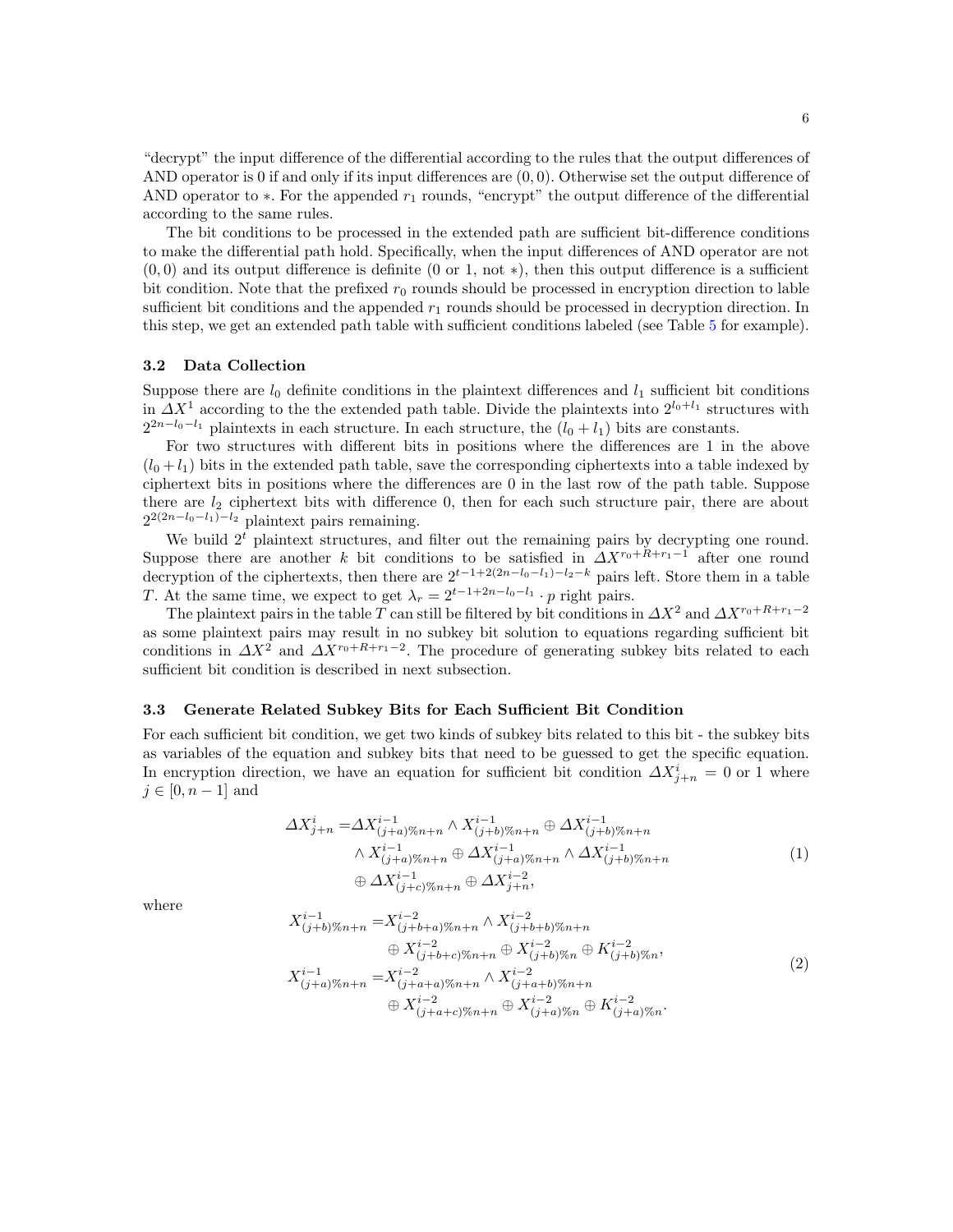When  $(\Delta X^{i-1}_{(j+a)\%n+n}, \Delta X^{i-1}_{(j+b)\%n+n}) = (0,0)$  and  $\Delta X^{i-1}_{(j+c)\%n+n} \oplus \Delta X^{i-2}_{j+n} \neq \Delta X^{i}_{j+n}$ , it is an invalid equation and we get no subkey bit solution. Therefore, for sufficient bit conditions in  $\Delta X_2$ and  $\Delta X^{r_0+R+r_1-2}$ , this property can be used to filter out the wrong plaintext pairs as  $\Delta X^1, \Delta X^0$ and  $\Delta X^{r_0+R+r_1-1}$ ,  $\Delta X^{r_0+R+r_1}$  are independent of keys. For remaining plaintext pairs in the table T, filter out the wrong ones with sufficient bit conditions in  $\Delta X^2$  and  $\Delta X^{r_0+R+r_1-2}$ . Put the remaining plaintext pairs in a table  $T_1$ .

We refer to  $\Delta X_{(j+a)\%n+n}^{i-1}$ ,  $\Delta X_{(j+b)\%n+n}^{i-1}$ ,  $\Delta X_{(j+c)\%n+n}^{i-1}$ <br>  $\oplus \Delta X_{j+n}^{i-2}$  as parameter differences for equation  $\Delta X_{j+n}^{i} = 0$  or 1. For valid equations, the subkey

bits related to the equation  $\Delta X_{j+n}^i = 0$  or 1 are divided into the following 3 conditions:

1. When

$$
(\Delta X_{(j+a)\%n+n}^{i-1}, \Delta X_{(j+b)\%n+n}^{i-1}) = (1,0),
$$

the variables of the equation are the subkey bits that are linear to  $X^{i-1}_{(j+b)\%n+n}$  and the subkey bits to be guessed are those that influence

$$
X^{i-2}_{(j+b+a)\%n+n}, X^{i-2}_{(j+b+b)\%n+n}, X^{i-2}_{(j+b+c)\%n+n}, X^{i-2}_{(j+b)\%n}
$$

and have not been deduced or guessed before;

2. When

$$
(\Delta X_{(j+a)\%n+n}^{i-1}, \Delta X_{(j+b)\%n+n}^{i-1}) = (0,1),
$$

the variables of the equation are the subkey bits that are linear to  $X^{i-1}_{(j+a)\%n+n}$  and the subkey bits to be guessed are those that influence

$$
X^{i-2}_{(j+a+a)\%n+n}, X^{i-2}_{(j+a+b)\%n+n}, X^{i-2}_{(j+a+c)\%n+n}, X^{i-2}_{(j+a)\%n}
$$

and have not been deduced or guessed before;

3. When

$$
(\Delta X^{i-1}_{(j+a)\%n+n}, \Delta X^{i-1}_{(j+b)\%n+n}) = (1,1),
$$

the variables of the equation are the linear combination of subkey bits linear to  $X^{i-1}_{(j+b)\%n+n}$  and subkey bits linear to  $X^{i-1}_{(j+a)\%n+n}$  and the subkey bits to be guessed are those that influence

$$
X^{i-2}_{(j+b+a)\%n+n}, X^{i-2}_{(j+b+b)\%n+n}, X^{i-2}_{(j+b+c)\%n+n}, X^{i-2}_{(j+b)\%n},
$$
  

$$
X^{i-2}_{(j+a+a)\%n+n}, X^{i-2}_{(j+a+c)\%n+n}, X^{i-2}_{(j+a)\%n}
$$

and have not been deduced or guessed before.

For each text bit, we use a recursive algorithm to determine the subkey bits that influence it and subkey bits that are linear to it. The pseudo code is in Algorithm [1.](#page-7-0)

For sufficient key bits in the appended  $r_1$  rounds, we process each bit in the decryption direction and give the formulas and pseudo code in Appendix  $6$ . After processing all sufficient bit conditions in the prefixed and appended rounds, we get a table of subkey bits variables corresponding to different parameter conditions for each sufficient bit condition (see Table [6](#page-11-0) for example).

It can be seen that whether a specific subkey bit can be deduced in an equation corresponding to a sufficient bit condition depends on the other three parameter bit differences. Some bit differences may act as parameters in more than one sufficient bit conditions and therefore we should process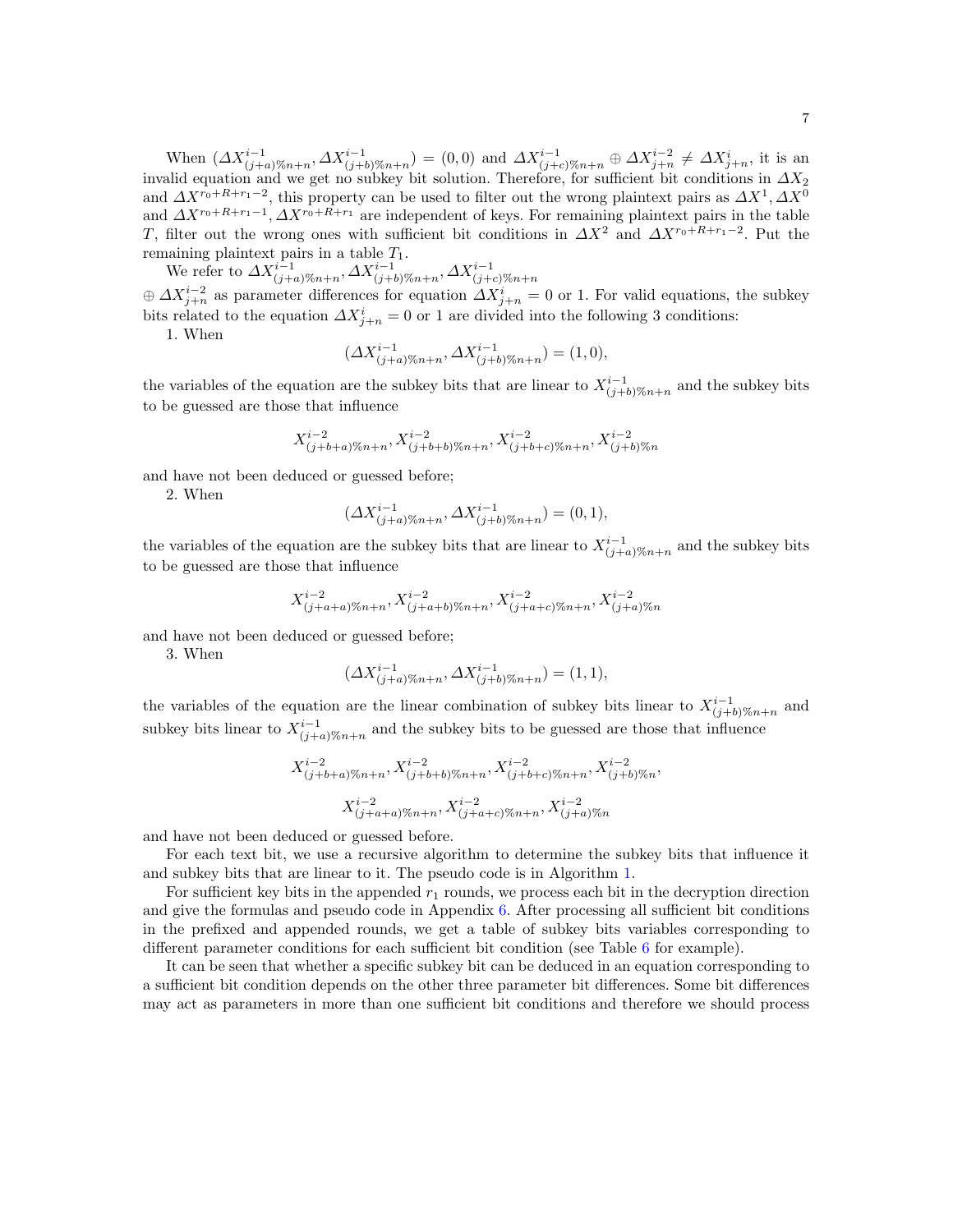<span id="page-7-0"></span>**Algorithm 1** Generate related key bits for  $X_j^i$  in encryption direction

```
1: Input Round i and bit position j2: Output: [Influen\_keys, Linear\_keys]3: function RELATEDKEYS(i, j)4: In fluent\_keys = [ ], Linear\_keys = [ ]5: if i = 0 then
6: return [Influent\_keys, Linear\_keys]7: else
8: if j < n then
9: return RELATEDKEYS(i-1, j+n)10: else
11: [I_0, L_0] = \text{RELATEDKEYS}(i - 1, (j + a)\%n + n)12: [I_1, L_1] = \text{RELATEDKEYS}(i - 1, (j + b)\%n + n)13: [I_2, L_2] = \text{RELATEDKEYS}(i - 1, (j + c)\%n + n)14: [I_3, L_3] = \text{RELATEDKEYS}(i - 1, j\%)15: Linear_keys=L<sub>2</sub> ∪ L<sub>3</sub>∪ K_{j\%n}^{i-1}16: Influent\_keys = I_0 \cup I_1 \cup I_2 \cup I_3 \cup K_{j\%n}^{i-1}17: return [Influent_keys, Linear_keys]
18: end if
19: end if
20: end function
```
such sufficient bit conditions together. Specifically, we gather sufficient bit conditions with related parameters into one group and calculate the average number of subkey bits values for the group. In each round, suppose we put the original order of sufficient bit conditions in Index order and the corresponding parameter sets in *Para\_sets*, we use Algorithm [2](#page-8-0) to group sufficient bit conditions.

In an actual attack, for each round, firstly guess the subkey bits to get the specific equations in this round. Then deduce the values of subkey bit variables in the equations according to parameter difference values group by group. In the j-th group, if we guess  $g_j$  subkey bits to get specific equations that totally involve  $k_j$  subkey bit variables and there are  $t_{j,i}$  parameter conditions in each of which we correspondingly get  $v_{i,i}$  values of the subkey bit variables, the average number of values for the  $(g_j + k_j)$  subkey bits in this group is  $2^{g_j} \cdot \frac{\sum_i t_{j,i}v_{j,i}}{\sum_i t_{j,i}}$ . For all groups, we get  $\prod_j (2^{g_j} \cdot \frac{\sum_i t_{j,i}v_{j,i}}{\sum_i t_{j,i}})$  values of  $\sum_{j}(g_j + k_j)$  subkey bits. For all extended rounds (or say groups), if the number of involved subkey bits (include the guessed ones and deduced ones) is less than the length of the master key, we are able to launch an attack with time complexity less than exhaustive search.

Note that there are two types of repeats in subkey bit variables and guessed subkey bits when combining the numbers of values of subkey bits in all groups. The first type is due to that some subkey bits are variables of more than one group. The second type is that a linear combination of some subkey bits is a variable of an equation that may be deduced and then each of the subkey bits is again need to be guessed and thus one bit is repeated. When launching an actual attack, all these bits should be preserved as there are conditions that no specific value of the subkey bit variable is get from an equation. These repeats don't influence calculating the complexity as when there is a repeated key bit, there is a correspondingly doubled number of solutions and thus the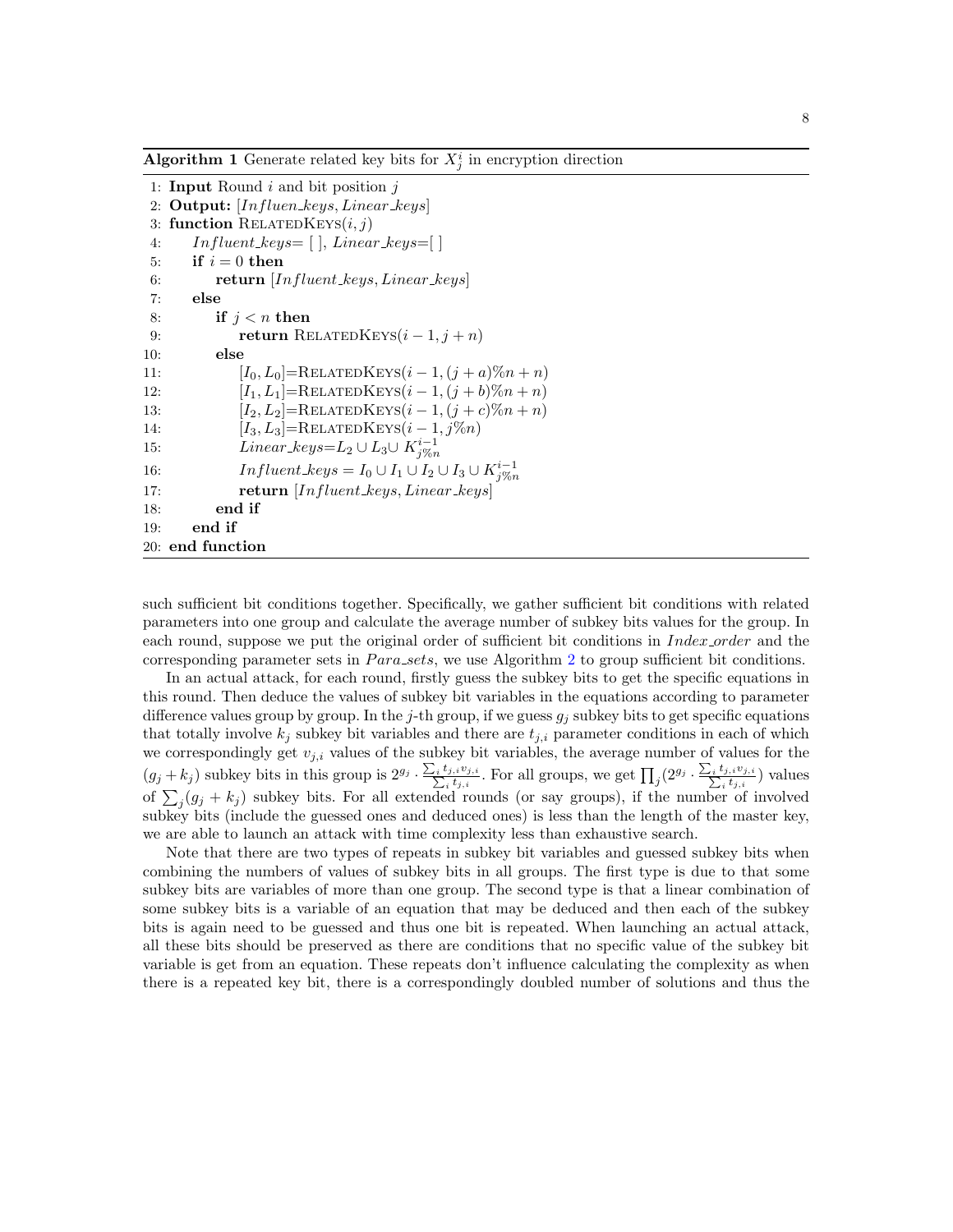<span id="page-8-0"></span>Algorithm 2 Group sufficient bit conditions in one round 1: procedure GROUP(Index\_order, Para\_sets) 2: Assert length( $Index\_order$ )=length( $Para\_sets$ ) 3: k=0 4: while  $k$  < length(*Index\_order*) do  $5:$  flag=0 6:  $j=k+1$ 7: while  $j$  < length  $(Index-order)$  do 8: if  $Para\_sets[j] \cap Para\_sets[k]$  is not empty then 9: *Index\_order*[k]=*Index\_order*[k]∪ *Index\_order*[j] 10: Remove *Index\_order*[*j*] from *Index\_order* 11:  $Para\_sets[k] = Para\_sets[k] \cup Para\_sets[j]$ 12: Remove  $Para\_sets[j]$  from  $Para\_sets$ 13: flag=1 14: else 15:  $j++$ 16: end if 17: end while 18: **if** flag=0 **then** 19: k++ 20: end if 21: end while 22: end procedure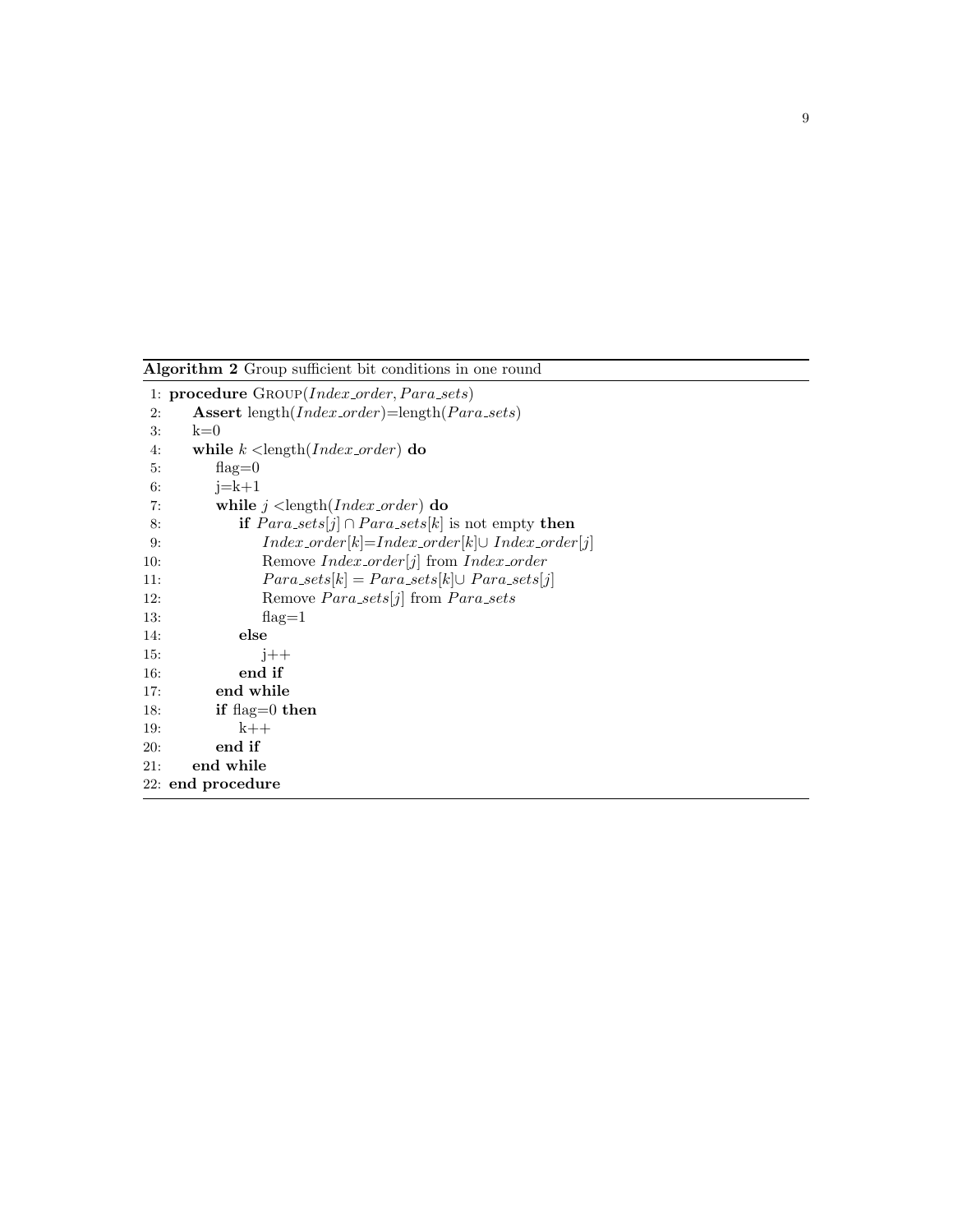average number of solutions for key bits stays the same as that when we eliminate the repeated bits. In our program we only eliminate the repeats of the first type.

#### <span id="page-9-2"></span>3.4 Calculate Complexity of the Attacks

Given the differential with high probability and number of rounds that we add before and after the differential, the program can give out the number of all subkey bits involved in the extended rounds  $|sk|$  and the number of solutions to these subkey bits for each pair in  $T_1$ , say  $C_s$ . A wrong subkey occurs with probability  $p_e = \frac{C_s}{2^{|sk|}}$  and the expected count of a wrong subkey for all pairs in  $T_1$  is  $\lambda_e = N_r \times p_e$ . Combining the complexity of searching subkey bits involved in the extended paths that get more than  $s = |\lambda_r|$  hits and the complexity of traversing the remaining subkey bits, the time complexity of the attack is dominated by

$$
T_{es} = 2^{mn} \times (1 - Poisscdf(s, \lambda_e)),
$$
\n(3)

where  $Poisscdf(\cdot, y)$  is the cumulative distribution function of Poisson distribution with expectation y. The success probability is

$$
1 - Poisscdf(s, \lambda_r), \tag{4}
$$

where  $Poisscdf(s, \lambda_r)$  denotes the probability that there is no subkey bits with more than s hits.

## <span id="page-9-0"></span>4 Differential Attacks on Simeck with Dynamic Key-guessing Techniques

#### <span id="page-9-3"></span>4.1 A Differential of Simeck32/64

Though several differentials with high probability of Simeck family were given  $[12]$ , we want to get new differentials with lower hamming weight. Using automatic search method with MILP techniques [\[16,](#page-15-11)[19](#page-15-12)[,20,](#page-15-8)[21\]](#page-15-3), we find a 13-round differential characteristic of Simeck32/64 with probability  $2^{-38}$ (see Table [3\)](#page-10-1). Then we search for all differential characteristics with the same input and output differences and with probability q such that  $2^{-50} \le q \le 2^{-38}$ . The distribution of the differential characteristics is given in Table [4.](#page-10-2) Combing all the differential characteristics we get that the probability of the differential  $(0x0, 0x2) \rightarrow (0x2, 0x0)$  is about  $2^{-29.64}$ .

#### <span id="page-9-1"></span>4.2 Results on Simeck

We use differentials with high probability to evaluate the security of Simeck family regarding differential attacks with dynamic key-guessing techniques. The outputs of our program provide all information about the subkey bits corresponding to all sufficient bit conditions. Due to page limits, we give the details of dynamic key-guessing data in <http://pan.baidu.com/s/1jGyBwj0> and give basic information of the attacks in the following.

For Simeck32/64, we adapt two differentials. The first one is  $(0x8000, 0x4011) \rightarrow (0x4000, 0x0)$ that covers 13 rounds with probability  $2^{-27.28}$  [\[12\]](#page-14-11). We prefix 3 rounds and append 5 rounds to the differential. Building  $2^{14}$  structures with  $2^{16}$  plaintexts in each structure we are expect to get  $2^{31.2}$  pairs in  $T_1$  and finally 3.29 right pairs. In the dynamic key-guessing procedure we are expect to get  $2^{19.11}$  values of 53 subkey bits. According to the calculation method in Section [3.4,](#page-9-2) the time complexity and success probability of the attack are  $2^{48.52}$  and 41.7%. The extended differential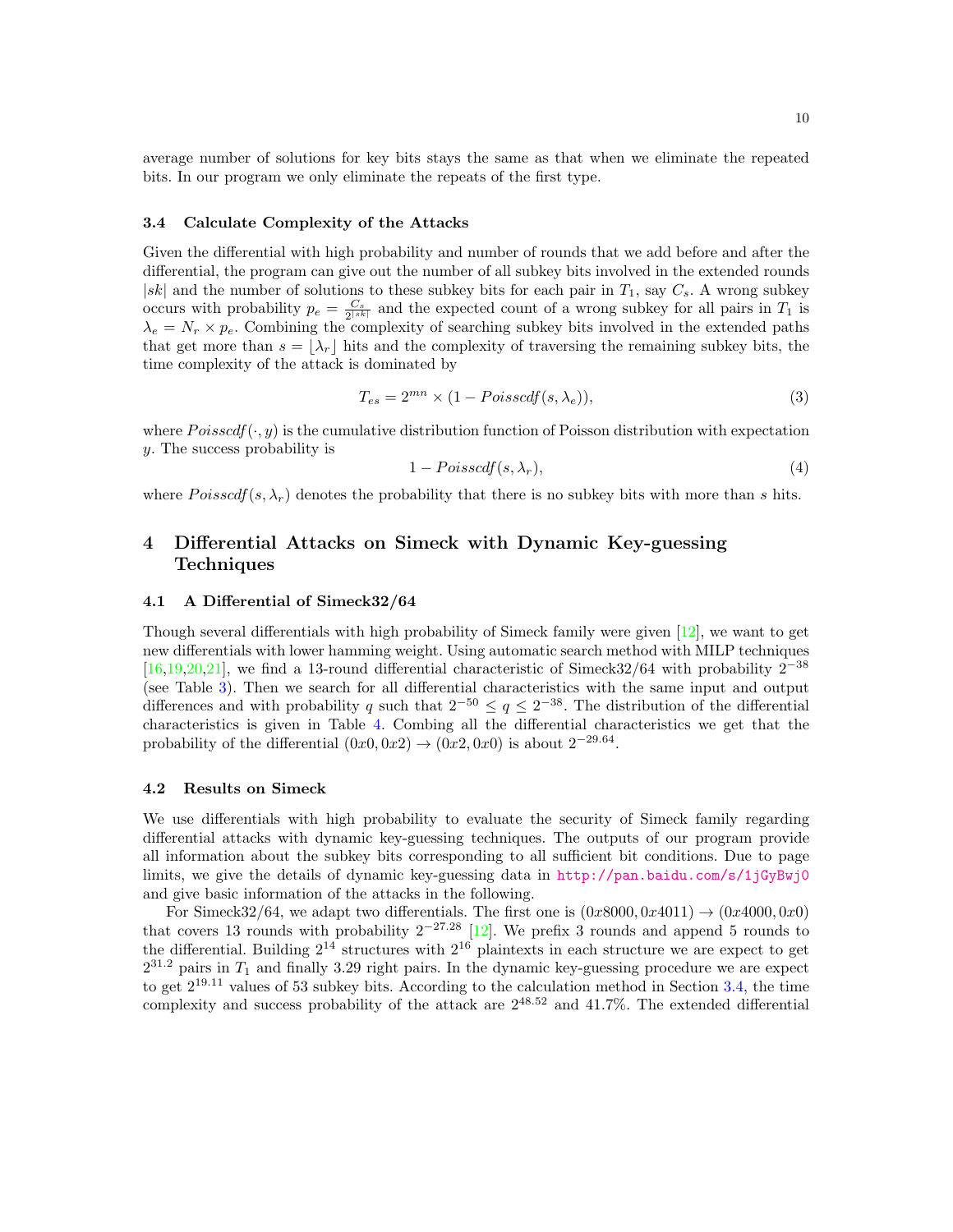| Rnds           | The input differences              |
|----------------|------------------------------------|
| 0              |                                    |
| 1              | 0000000000000010 00000000000000000 |
| $\mathfrak{D}$ | 0000000000000100 00000000000000010 |
| 3              | 0000000000001010 00000000000000100 |
| $\overline{4}$ | 0000000000010000 00000000000001010 |
| 5              | 0000000000111010 0000000000010000  |
| 6              | 0000000000001100 0000000000111010  |
| 7              | 0000000000101010 0000000000001100  |
| 8              | 0000000000010000 00000000000101010 |
| 9              | 0000000000001010 00000000000010000 |
| 10             | 0000000000000100 00000000000001010 |
| 11             | 0000000000000010 00000000000000100 |
| 12             | 0000000000000000 00000000000000010 |
| 13             | 0000000000000010_00000000000000000 |

<span id="page-10-1"></span>Table 3: A differential characteristic of 13-round Simeck32/64 with probability  $2^{{\rm -}38}$ 

<span id="page-10-2"></span>Table 4: The distribution of the characteristics of Simeck32 in the differential with input and output difference  $(0000, 0002) \rightarrow (0002, 0000)$ . The invalid characteristics is due to the special property of the dependent inputs of the AND operations in Simeck [\[9,](#page-14-1)[20,](#page-15-8)[21\]](#page-15-3).

|                                                                                                                                                                      |  |  |  |  |  |  | Prob. $\left 2^{-38}\right 2^{-40}\left 2^{-41}\right 2^{-42}\left 2^{-43}\right 2^{-44}\left 2^{-45}\right 2^{-46}\left 2^{-47}\right 2^{-48}\left 2^{-49}\right 2^{-50}$ Invalid |
|----------------------------------------------------------------------------------------------------------------------------------------------------------------------|--|--|--|--|--|--|------------------------------------------------------------------------------------------------------------------------------------------------------------------------------------|
| $\#$ Char. $\mid$ 4 $\mid$ 62 $\mid$ 52 $\mid$ 427 $\mid$ 637 $\mid$ 2427 $\mid$ 4384 $\mid$ 12477 $\mid$ 22742 $\mid$ 48324 $\mid$ 62039 $\mid$ 50411 $\mid$ 169458 |  |  |  |  |  |  |                                                                                                                                                                                    |

<span id="page-10-0"></span>Table 5: Sufficient Conditions of Extended Differential Path of 21-round Simeck32/64

| Rounds            | Input Differences of Each Round                                                                      |
|-------------------|------------------------------------------------------------------------------------------------------|
| 0                 | $1,*,0,0,0,*,*,*,0,*,*,*,1,*,*,*,*,*,0,*,*,*,*,*,*,*,*,*,*,*,*,$                                     |
| 1                 |                                                                                                      |
| $\overline{2}$    | $[0, 1, 0, 0, 0, 0, 0, 0, 0, 0, 0, 1, 0, 0, 0, 1, 0, *, 0, 0, 0, 0, *, 0, 0, 0, 0, *, *, *, 0, 1, *$ |
| 3                 |                                                                                                      |
| $3\rightarrow 16$ | 13-round differential                                                                                |
| 16                |                                                                                                      |
| 17                |                                                                                                      |
| 18                |                                                                                                      |
| 19                |                                                                                                      |
| 20                | $*,*,*,0,0,*,*,*,0,*,*,*,*,*,*,*,*,*,*,0,0,0,*,*,0,0,*,*,*,0,1,*$                                    |
| 21                |                                                                                                      |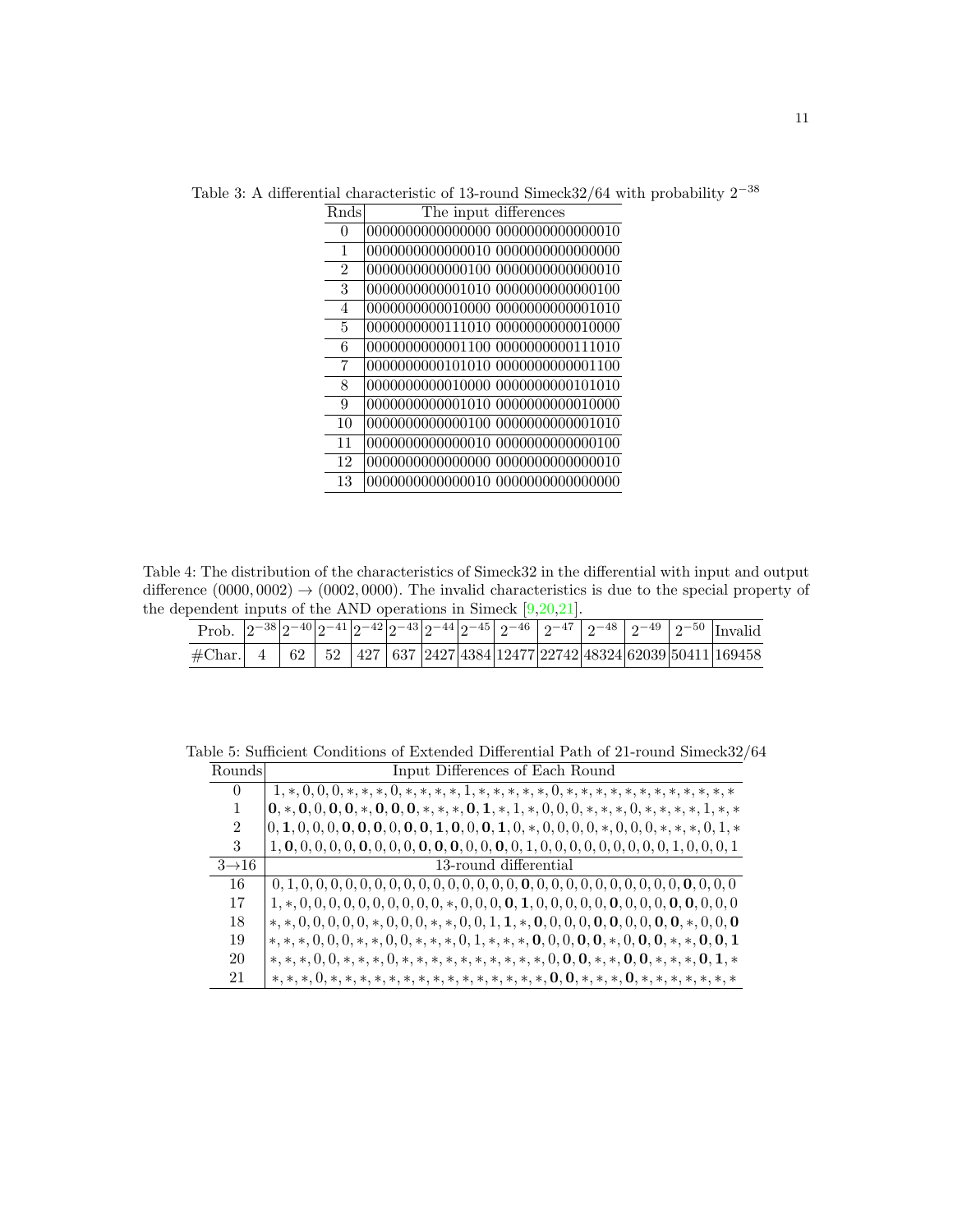<span id="page-11-0"></span>

|        |                                                                                                                | Solutions of Key           | Conditions Leading                                                                                        |                                           | $Pr Pr^F$     |
|--------|----------------------------------------------------------------------------------------------------------------|----------------------------|-----------------------------------------------------------------------------------------------------------|-------------------------------------------|---------------|
| Rounds | Bit Conditions                                                                                                 | Bits to Equations          | to Solutions                                                                                              |                                           |               |
|        |                                                                                                                | Discard the pair           | $(\Delta X_{17}^1, \Delta X_{22}^1, \Delta X_{17}^0) = (0, 0, 0)$                                         |                                           | $\frac{1}{8}$ |
|        | $\Delta X_{17}^2 = 1 \Leftrightarrow$                                                                          | $\ast$                     | $(\Delta X_{17}^1, \Delta X_{22}^1, \Delta X_{17}^0) = (0, 0, 1)$                                         |                                           |               |
|        | $\Delta(X_{17}^1 \wedge X_{22}^1)$                                                                             | $K_1^0$                    | $(\Delta X_{17}^1, \Delta X_{22}^1) = (0, 1)$                                                             | $\frac{1}{8}$ $\frac{1}{4}$               |               |
|        | $\oplus \Delta X_{17}^0 = 1$                                                                                   | $K_6^0$                    | $(\Delta X_{17}^1, \Delta X_{22}^1) = (1,0)$                                                              |                                           |               |
|        |                                                                                                                | $k_1^0\oplus K_6^0$        | $(\Delta X_{17}^1, \Delta X_{22}^1) = (1, 1)$                                                             | $\frac{1}{4}$ $\frac{1}{4}$               |               |
|        | $\Delta X_{27}^2 = 1 \Leftrightarrow$                                                                          | Discard the pair           | $(\Delta X_{27}^1, \Delta X_{28}^1 \oplus \Delta X_{27}^0) = (0,0)$                                       |                                           | $\frac{1}{4}$ |
|        | $\Delta X_{27}^1 \wedge X_{16}^1$                                                                              | $\ast$                     | $(\Delta X_{27}^1, \Delta X_{28}^1 \oplus \Delta X_{27}^0) = (0,1)$                                       |                                           |               |
|        | $\oplus \varDelta X^1_{28} \oplus \varDelta X^0_{27} = 1$                                                      | $K_0^0$                    | $\Delta X_{27}^1 = 1$                                                                                     | $\frac{1}{4}$ $\frac{1}{2}$               |               |
|        |                                                                                                                | Discard the pair           | $(\Delta X_{28}^1, \Delta X_{17}^1, \Delta X_{28}^0) = (0, 0, 1)$                                         |                                           | $\frac{1}{8}$ |
|        | $\Delta X_{28}^2=0 \Leftrightarrow$                                                                            | $\ast$                     | $(\Delta X_{28}^1, \Delta X_{17}^1, \Delta X_{28}^0) = (0,0,0)$                                           |                                           |               |
|        | $\Delta(X_{28}^1 \wedge X_{17}^1)$                                                                             | $K_{12}^0$                 | $(\Delta X_{28}^1, \Delta X_{17}^1) = (0,1)$                                                              | $\frac{1}{8}$ $\frac{1}{4}$               |               |
|        | $\oplus \Delta X_{28}^0=0$                                                                                     | $K_1^0$                    | $(\Delta X_{28}^1, \Delta X_{17}^1) = (1,0)$                                                              | $\frac{1}{4}$                             |               |
|        |                                                                                                                | $K_1^0 \oplus K_{12}^0$    | $(\Delta X_{28}^1, \Delta X_{17}^1) = (1,1)$                                                              | $\frac{1}{4}$                             |               |
|        |                                                                                                                | Discard the pair           | $(\Delta X_{22}^1, \Delta X_{27}^1, \Delta X_{22}^0) = (0, 0, 1)$                                         |                                           | $\frac{1}{8}$ |
|        | $\Delta X_{22}^2 = 0 \Leftrightarrow$                                                                          | $\ast$                     | $(\Delta X_{22}^1, \Delta X_{27}^1, \Delta X_{22}^0) = (0, 0, 0)$                                         |                                           |               |
|        | $\Delta(X_{22}^1 \wedge X_{27}^1)$                                                                             | $K_6^0$                    | $(\Delta X_{22}^1, \Delta X_{27}^1) = (0,1)$                                                              | $\frac{1}{8}$ $\frac{1}{4}$ $\frac{1}{4}$ |               |
| 2(10)  | $\oplus \Delta X_{22}^0=0$                                                                                     | $K_{11}^0$                 | $(\Delta X_{22}^1, \Delta X_{27}^1) = (1,0)$                                                              |                                           |               |
|        |                                                                                                                | $K_6^0 \oplus K_{11}^0$    | $(\Delta X_{22}^1, \Delta X_{27}^1) = (1, 1)$                                                             | $\frac{1}{4}$                             |               |
|        | $\Delta X_{23}^2=0 \Leftrightarrow$                                                                            | Discard the pair           | $(\overline{\Delta}X_{28}^1, \Delta X_{23}^0) = (0,1)$                                                    |                                           | $\frac{1}{4}$ |
|        | $\Delta X_{28}^1 \wedge X_{23}^1$                                                                              | ∗                          | $(\Delta X_{28}^1, \Delta X_{23}^0) = (0,0)$                                                              | $\frac{1}{4}$                             |               |
|        | $\oplus \Delta X^0_{23} = 0$                                                                                   | $K_7^0$                    | $\Delta X_{28}^1 = 1$                                                                                     | $\frac{1}{2}$                             |               |
|        |                                                                                                                |                            | Discard the pair $(\Delta X_{26}^1, \Delta X_{31}^1, \Delta X_{27}^1 \oplus \Delta X_{26}^0) = (0, 0, 1)$ |                                           | $\frac{1}{8}$ |
|        | $\Delta X_{26}^2=0 \Leftrightarrow$                                                                            | $\ast$                     | $(\Delta X_{26}^1, \Delta X_{31}^1, \Delta X_{27}^1 \oplus \Delta X_{26}^0) = (0, 0, 0)$                  | $\frac{1}{8}$                             |               |
|        | $\Delta(X_{26}^1 \wedge X_{31}^1)$                                                                             | $K_{10}^0$                 | $(\Delta X_{26}^1, \Delta X_{31}^1) = (0,1)$                                                              | $\frac{1}{4}$                             |               |
|        | $\oplus \Delta X_{27}^1 \oplus \Delta X_{26}^0 = 0$                                                            | $K_{15}^0$                 | $(\Delta X_{26}^1, \Delta X_{31}^1) = (1,0)$                                                              | $\frac{1}{4}$                             |               |
|        |                                                                                                                | $K_{10}^0 \oplus K_{15}^0$ | $(\Delta X_{26}^1, \Delta X_{31}^1) = (1,1)$                                                              | $\frac{1}{4}$                             |               |
|        | $\Delta X_{21}^2 = 0 \Leftrightarrow$                                                                          | Discard th pair            | $(\Delta X_{26}^1, \Delta X_{22}^1 \oplus \Delta X_{21}^0) = (0,1)$                                       |                                           | $\frac{1}{4}$ |
|        | $\Delta X_{26}^1 \wedge X_{21}^1$                                                                              | $\ast$                     | $(\Delta X_{26}^1, \Delta X_{22}^1 \oplus \Delta X_{21}^0) = (0,0)$                                       | $\frac{1}{4}$<br>$\frac{1}{2}$            |               |
|        | $\oplus \varDelta X^{1}_{22} \oplus \varDelta X^{0}_{21} = 0$                                                  | $K_5^0$                    | $\Delta X_{26}^1 = 1$                                                                                     |                                           |               |
|        | $\Delta X_{31}^2 = 1 \Leftrightarrow$                                                                          | Discard th pair            | $(\overline{\Delta X^1_{31}}, \Delta X^0_{31}) = (0,0)$                                                   |                                           | $\frac{1}{4}$ |
|        | $\varDelta X^1_{31}\wedge X^1_{20}$                                                                            | ∗                          | $(\Delta X_{31}^1, \Delta X_{31}^0) = (0, 1)$                                                             | $\frac{1}{4}$ $\frac{1}{2}$               |               |
|        | $\oplus \varDelta X^0_{31} = 1$                                                                                | $K_4^0$                    | $\Delta X_{31}^1 = 1$                                                                                     |                                           |               |
|        | $\overline{\Delta X_{25}^2} = 0 \Leftrightarrow$                                                               |                            |                                                                                                           |                                           |               |
|        | $X_{25}^1$                                                                                                     | $K_9^0$                    |                                                                                                           | 1                                         |               |
|        | $\frac{\oplus \varDelta X^{1}_{26} \oplus \varDelta X^{0}_{25} = 0}{\varDelta X^{2}_{30} = 0 \Leftrightarrow}$ |                            |                                                                                                           |                                           |               |
|        |                                                                                                                |                            |                                                                                                           |                                           |               |
|        | $X_{19}^1$                                                                                                     | $K^0_3$                    |                                                                                                           | 1                                         |               |
|        | $\oplus \varDelta X^{1}_{31} \oplus \varDelta X^{0}_{30} = 0$                                                  |                            |                                                                                                           |                                           |               |

Table 6: Solutions of Subkey Bits in Round 2 of 21-round Simeck32/64

In the first column, 2(10) means there are 10 bit conditions in Round 2. In the third column, ∗ means the variables in this equation can take both values (0 and 1) and a specific subkey bit means this bit takes a definite value. The bold lines are group split lines.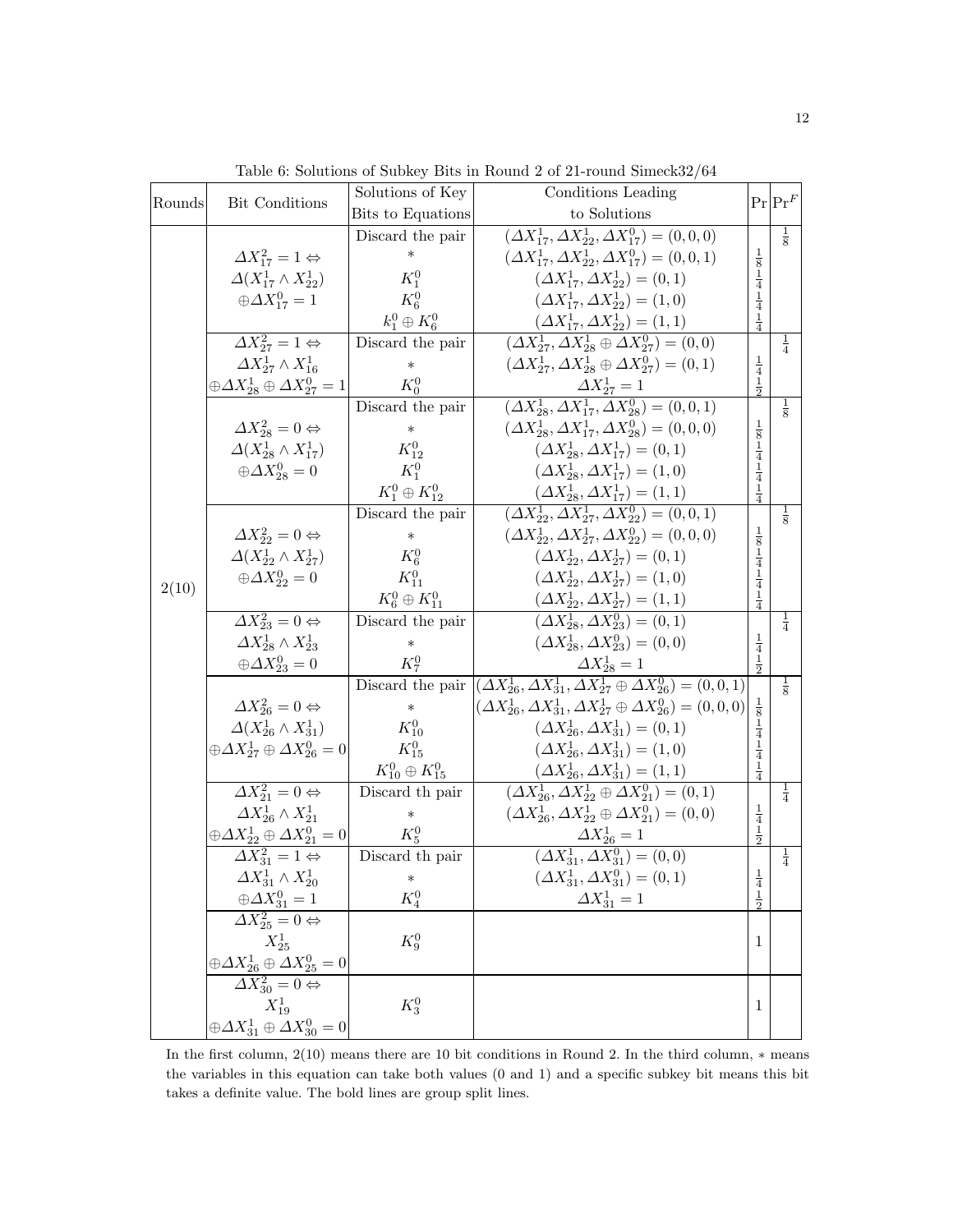path of the 21-round Simeck32/64 is in Table [5.](#page-10-0) We demonstrate the solutions of subkey bits in Round 2 in Table [6.](#page-11-0)

The second differential we use is the one from Section [4.1.](#page-9-3) We add 4 rounds on the top and 5 rounds at the bottom. With  $2^{18}$  structures containing  $2^{14}$  plaintexts each, we are expected to get  $2^{31.9}$  pairs in  $T_1$  and finally 2.56 right pairs. We are expect to get  $2^{21.09}$  values of 54 subkey bits in dynamic key-guessing procedure. The time complexity and success probability are 257.<sup>88</sup> and 47.1%. The extended differential path of 22-round Simeck32/64 is in Table [9](#page-17-0) in Appendix.

For Simeck48/96, we use the differential  $(0x400000, 0xe00000) \rightarrow (0x400000, 0x200000)$  that covers 20 rounds with probability  $2^{-43.65}$  [\[12\]](#page-14-11). We append 4 rounds on top and 4 rounds at bottom. With  $2^{18}$  structures with  $2^{28}$  plaintexts in each, we are expected to get  $2^{50.46}$  plaintext pairs in  $T_1$  and finally 2.54 right pairs. There are  $2^{32.89}$  values of 75 subkey bits in dynamic key-guessing procedure and the time complexity and success probability are  $2^{68.31}$  and  $46.8\%$ . The extended differential path of the 28-round Simeck48/96 is in Table [10](#page-17-1) in Appendix.

For Simeck64/128, we use the differential  $(0x0, 0x4400000) \rightarrow (0x8800000, 0x400000)$  that covers 26 rounds with probability  $2^{-60.02}$  [\[12\]](#page-14-11). We append 4 rounds on top and 4 rounds at bottom. With  $2^{42}$  structures with  $2^{21}$  plaintexts in each, we are expected to get  $2^{38.59}$  plaintext pairs in  $T_1$  and finally 3.94 right pairs. There are  $2^{41.72}$  values of 82 subkey bits in dynamic key-guessing procedure and the time complexity and success probability are  $2^{116.27}$  and 55.5%. If we add one more round on top, we are able to attack 35-round Simeck64/128 with the same data and time complexity and success probability. The difference is that we choose  $2^{31}$  structures of  $2^{32}$  plaintexts in each to encrypt, and expect to get  $2^{49.05}$  pairs in  $T_1$  and  $2^{67.26}$  values of 118 subkey bits in the dynamic key guessing procedure. The extended differential path of the 35-round Simeck64/128 is in Table [11](#page-17-2) in Appendix.

<span id="page-12-1"></span>The data of the attacks on all reduced versions of Simeck are summarized in Table [7.](#page-12-1)

|                 | Attacked | sk     |                        |             | Chosen         | Data                        | Time    | <b>Success</b> |
|-----------------|----------|--------|------------------------|-------------|----------------|-----------------------------|---------|----------------|
| Versions        | Rounds   |        | $\lambda_e$            | $\lambda_r$ |                | Count Complexity Complexity |         | Prob.          |
| Simeck32/64     | 21       | $53-1$ | $ 2^{-2.678} 3.29 $    |             | 4              | $2^{30}$                    | 248.52  | 41.7%          |
|                 | 22       | 54     | $2^{-1}$               | 2.56        | 3              | $2^{32}$                    | 257.88  | 47.1\%         |
| Simeck48/96     | 28       | 75     | $ 2^{-8.365} 2.54 $    |             | 3              | $2^{46}$                    | 268.31  | 46.8%          |
| Simeck $64/128$ | 34       | 82     | $\sqrt{2}$ -1.678 3.94 |             | 4              | $2^{63}$                    | 2116.34 | 55.5%          |
|                 | 35       |        | $118 2^{-1.678} 3.94 $ |             | $\overline{4}$ | 263                         | 2116.34 | 55.5%          |
|                 |          |        |                        |             |                |                             |         |                |

Table 7: Differential Attacks on Reduced Simeck

#### <span id="page-12-0"></span>5 Results on SIMON

Our attacks on SIMON are based on differentials presented in Kölbl  $et \ al.^{'}s$  new work in CRYPTO2015 [\[11\]](#page-14-12). The results are summarized in Table [8.](#page-13-1) Due to page limits, we give the details of dynamic key-guessing data in <http://pan.baidu.com/s/1jGyBwj0> and give basic information of the attacks in the following.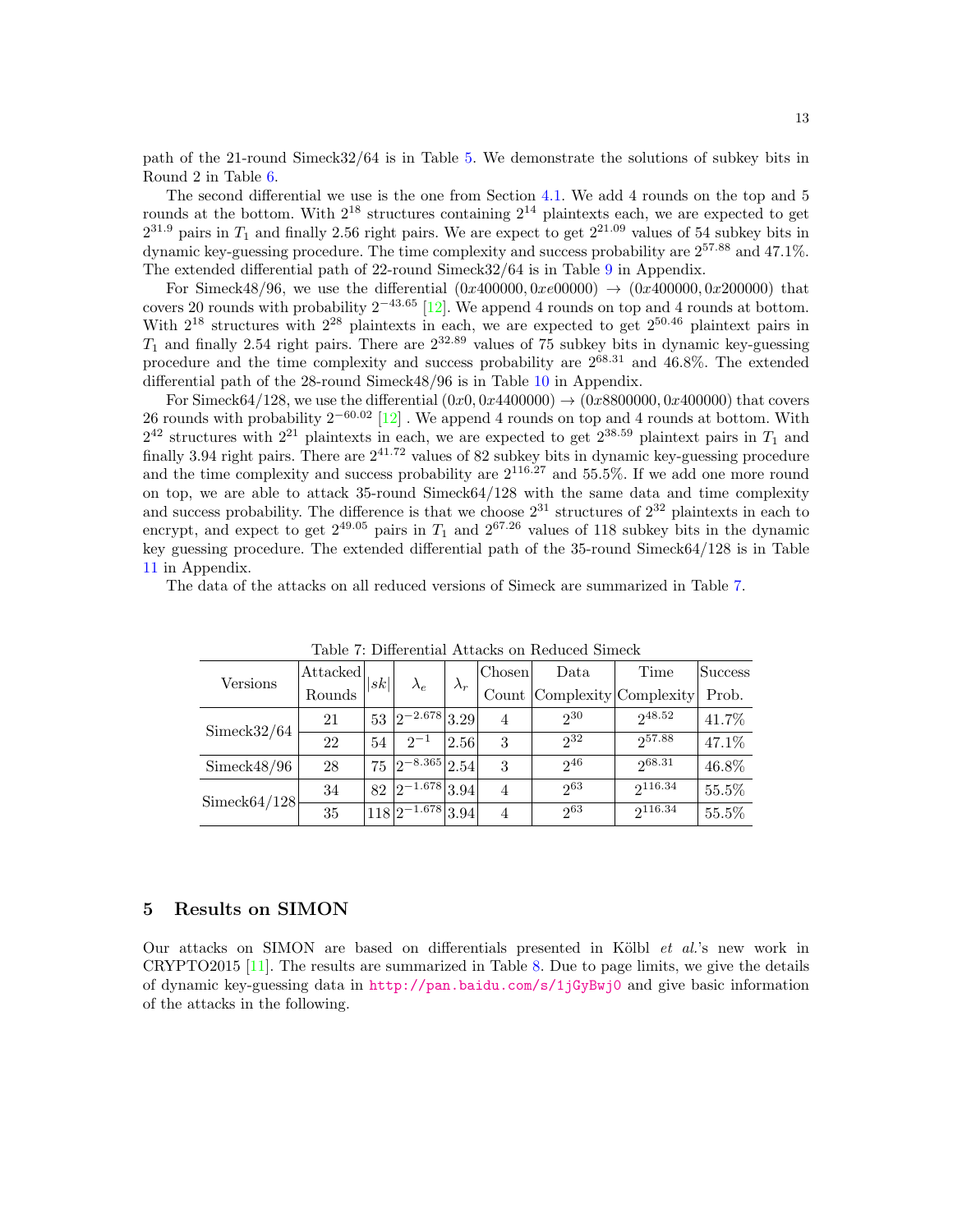<span id="page-13-1"></span>

|             | Attacked | sk |                | $\lambda_r$        | Chosen         | Data                        | Time    | Success |
|-------------|----------|----|----------------|--------------------|----------------|-----------------------------|---------|---------|
| Versions    | Rounds   |    | $\lambda_e$    |                    |                | Count Complexity Complexity |         | Prob.   |
| SIMON32/64  | 22       | 55 |                | $ 2^{-2} 1.14 $    |                | $2^{32}$                    | 258.76  | 31.5%   |
| SIMON48/96  | 24       | 79 | $ 2^{-8} $     | 1.6                | 1              | $2^{48}$                    | 278.99  | 47.5%   |
| SIMON64/96  | 28       | 74 |                | $ 2^{-6} 2.69 $    | $\overline{2}$ | 260                         | 275.39  | 50.3%   |
|             | 29       | 84 |                | $ 2^{-4} $ 1.6     | 1              | 263                         | 286.94  | 47.5%   |
| SIMON64/128 | 29       |    |                | $106 2^{-8} 2.69 $ | $\mathfrak{D}$ | 260                         | 2101.4  | 50.3%   |
|             | 30       |    | $ 118 2^{-8} $ | 1.6                |                | $2^{63}$                    | 2110.99 | 47.5%   |

Table 8: Differential Attacks on SIMON

For SIMON32/64, we add 3 rounds before and 5 rounds after the differential  $(0x0, 0x8) \rightarrow$  $(0x800, 0x0)$  that covers 14 rounds with probability  $2^{-30.81}$ . With  $2^{25}$  structures of  $2^7$  plaintexts, we expect to get  $2^{43.58}$  plaintext pairs in  $T_1$  and finally 1.14 right pairs. There are  $2^{26.33}$  values of 55 subkey bits in dynamic key-guessing procedure.

For SIMON48/96, we add 3 rounds before and 5 rounds after the differential  $(0x80, 0x222) \rightarrow$  $(0x222, 0x80)$  that covers 17 rounds with probability 2<sup>-46.32</sup>. With 2<sup>30</sup> structures of 2<sup>18</sup> plaintexts, we expect to get  $2^{45.43}$  plaintext pairs in  $T_1$  and finally 1.6 right pairs. There are  $2^{25.56}$  values of 79 subkey bits in dynamic key-guessing procedure.

For SIMON64, we firstly apply the differential  $(0x4000000, 0x11000000) \rightarrow (0x11000000, 0x4000000)$ that covers 21 rounds with probability 2<sup>−</sup>57.57. By adding 3 rounds before and 4 rounds after the differential, we are able to launch an attack on 28-round SIMON64/96 with  $2^{48}$  structures of  $2^{12}$ plaintexts. We are expected to get  $2^{30.49}$  plaintext pairs in  $T_1$  and finally 2.69 right pairs. There are  $2^{37.5}$  solutions of 74 subkey bits in dynamic key-guessing procedure. If we add one more round on top, by constructing  $2^{33}$  structures of  $2^{27}$  plaintexts, we are able to launch an attack on 29-round SIMON64/128. There are  $2^{53.35}$  values of 106 subkey bits in dynamic key-guessing procedure. These results on SIMON64 are better than previous best results [\[23\]](#page-15-1) in terms of time and data complexity.

Another differential  $(0x440, 0x1880) \rightarrow (0x440, 0x100)$  that covers 22 rounds with probability  $2^{-61.32}$  will result in one more round attack on both SIMON64/96 and SIMON64/128. By adding 3 rounds before and 4 rounds after the differential, we are able to launch an attack on 29-round SIMON64/96 by constructing  $2^{41}$  structures of  $2^{22}$  plaintexts. There are  $2^{37.41}$  values of 84 subkey bits in dynamic key-guessing procedure. By adding one more round on the top, we are able to launch an attack on 30-round SIMON64/128 with  $2^{22}$  structures of  $2^{41}$  plaintexts. There are about  $2^{50.77}$  solutions of 118 subkey bits in dynamic key-guessing procedure. Thus we are able to attack one more round on SIMON64 than previous best results [\[23\]](#page-15-1).

#### <span id="page-13-0"></span>6 Conclusion

In this paper, we apply Wang *et al.*'s dynamic key-guessing techniques to a new lightweight block cipher family Simeck and four members of SIMON family block cipher and give new cryptanalysis results on it. The differentials we use include ones in references and also the one we get using MILP based method. We implement the dynamic key-guessing techniques in a program and in some way it can help to automatically give the security estimation of SIMON and Simeck like block ciphers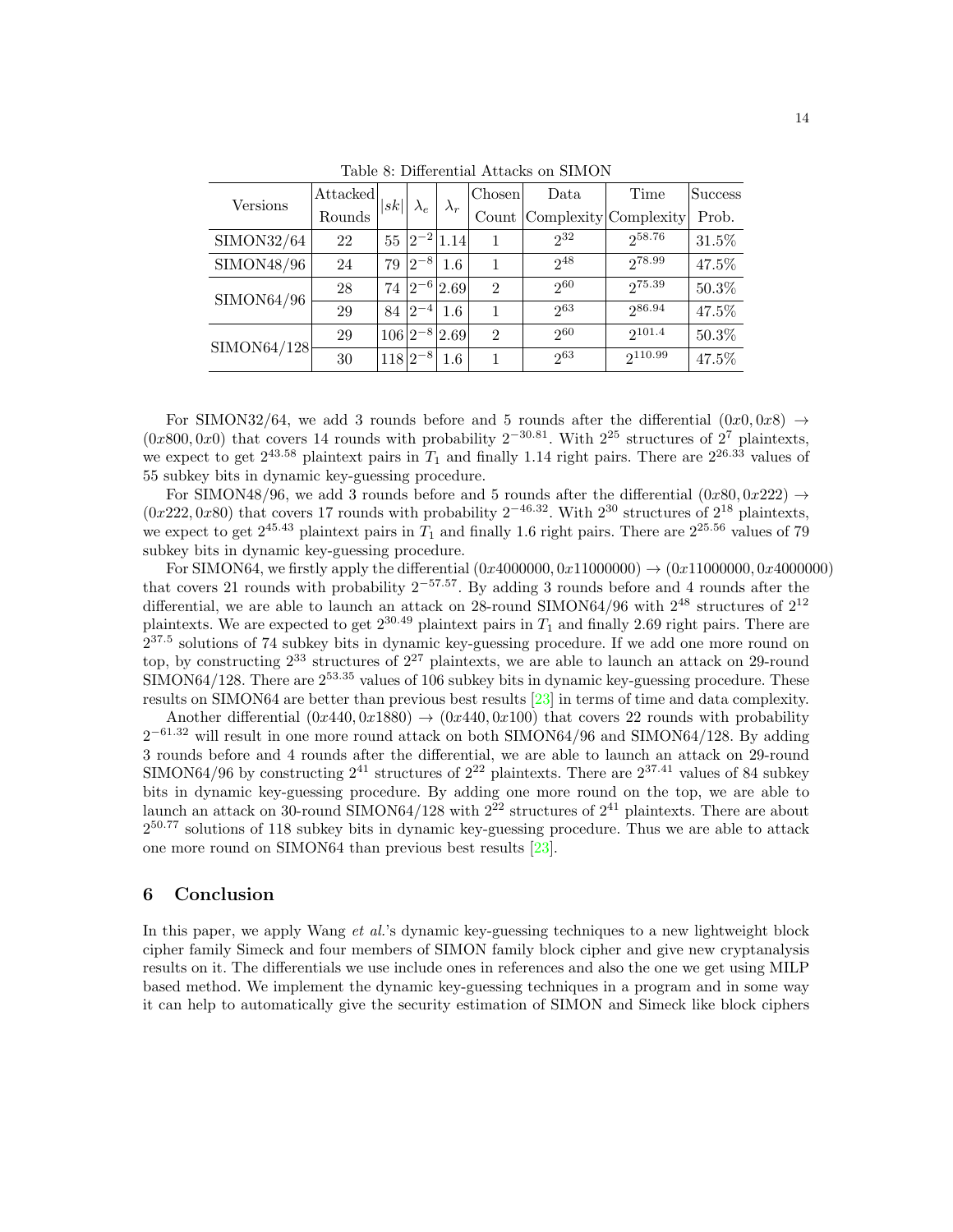regarding differential attacks. As far as we are concerned, our results on SIMON64 are the best results in terms of rounds attacked. Future work includes finding differentials with lower hamming weight that is more adaptable to dynamic key-guessing techniques and expand the dynamic keyguessing techniques to block ciphers of other structures.

#### Acknowledgment

Thanks to anonymous reviewers for their helpful comments and also organizers and audiences of ICISSP2016. The work of this paper was supported by the National Key Basic Research Program of China (2013CB834203), the National Natural Science Foundation of China (Grants 61472417, 61472415 and 61402469), the Strategic Priority Research Program of Chinese Academy of Sciences under Grant XDA06010702, and the State Key Laboratory of Information Security, Chinese Academy of Sciences.

#### References

- <span id="page-14-13"></span>1. Abdelraheem, M.A., Alizadeh, J., Alkhzaimi, H.A., Aref, M.R., Bagheri, N., Gauravaram, P.: Improved Linear Cryptanalysis of reduced-round SIMON-32 and SIMON-48. In: Progress in Cryptology– INDOCRYPT 2015, pp. 153–179. Springer (2015)
- <span id="page-14-2"></span>2. Abed, F., List, E., Lucks, S., Wenzel, J.: Differential and linear cryptanalysis of reduced-round SIMON. IACR Cryptology ePrint Archive, Report 2013/526 (2013), <http://eprint.iacr.org/2013/526>
- <span id="page-14-4"></span>3. Alizadeh, J., Bagheri, N., Gauravaram, P., Kumar, A., Sanadhya, S.K.: Linear cryptanalysis of round reduced SIMON. IACR Cryptology ePrint Archive, Report 2013/663 (2013), [http://eprint.iacr.](http://eprint.iacr.org/2013/663) [org/2013/663](http://eprint.iacr.org/2013/663)
- <span id="page-14-3"></span>4. Alkhzaimi, H.A., Lauridsen, M.M.: Cryptanalysis of the SIMON family of block ciphers. IACR Cryptology ePrint Archive, Report 2013/543 (2013), [http://eprint.iacr.org/2013/543](http://eprint. iacr. org/2013/543)
- <span id="page-14-10"></span>5. Bagheri, N.: Linear Cryptanalysis of Reduced-Round SIMECK Variants. Cryptology ePrint Archive, Report 2015/716 (2015), <http://eprint.iacr.org/2015/716>
- <span id="page-14-0"></span>6. Beaulieu, R., Shors, D., Smith, J., Treatman-Clark, S., Weeks, B., Wingers, L.: The SIMON and SPECK families of lightweight block ciphers. IACR Cryptology ePrint Archive, Report 2013/404 (2013), <http://eprint.iacr.org/2013/404>
- <span id="page-14-9"></span>7. Biham, E., Biryukov, A., Shamir, A.: Cryptanalysis of Skipjack Reduced to 31 Rounds Using Impossible Differentials (1999)
- <span id="page-14-5"></span>8. Biham, E., Shamir, A.: Differential cryptanalysis of DES-like cryptosystems. Journal of Cryptology 4(1), 3–72 (1991)
- <span id="page-14-1"></span>9. Biryukov, A., Roy, A., Velichkov, V.: Differential analysis of block ciphers SIMON and SPECK. In: Fast Software Encryption. Springer (2014)
- <span id="page-14-6"></span>10. Cannière, C.D., Rechberger, C.: Finding SHA-1 Characteristics: General Results and Applications. In: Advances in Cryptology–ASIACRYPT 2006, pp. 1–20. Springer (2006)
- <span id="page-14-12"></span>11. Kölbl, S., Leander, G., Tiessen, T.: Observations on the SIMON block cipher family. In: Advances in Cryptology–CRYPTO 2015, pp. 161–185. Springer (2015)
- <span id="page-14-11"></span>12. Kölbl, S., Roy, A.: A Brief Comparison of Simon and Simeck. Cryptology ePrint Archive, Report 2015/706 (2015), <http://eprint.iacr.org/2015/706>
- <span id="page-14-7"></span>13. Leurent, G.: Construction of Differential Characteristics in ARX Designs Application to Skein. In: Advances in Cryptology–CRYPTO 2013, pp. 241–258. Springer (2013)
- <span id="page-14-8"></span>14. Matsui, M.: Linear cryptanalysis method for DES cipher. In: Advances in Cryptology–EUROCRYPT 1993. pp. 386–397. Springer (1994)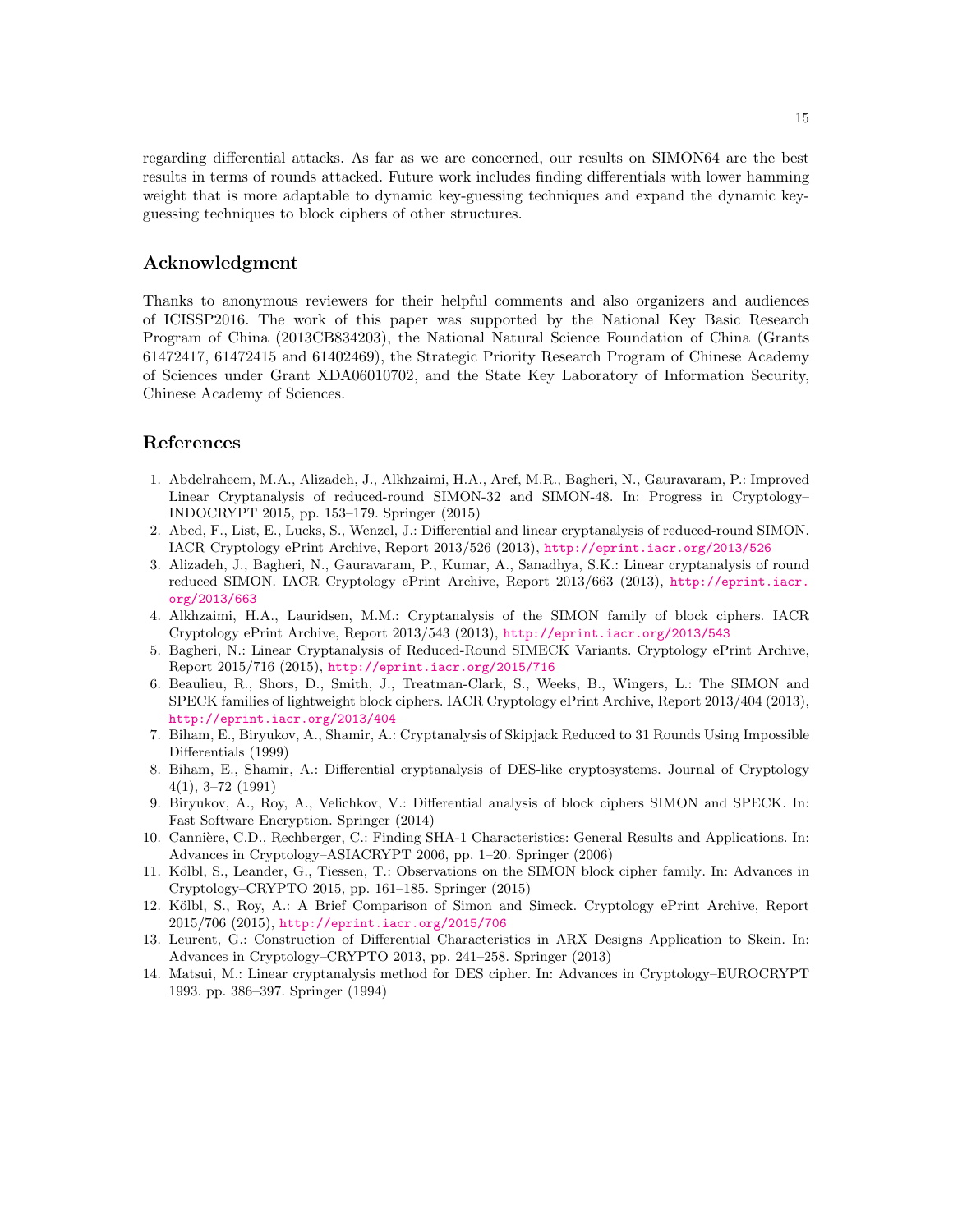- <span id="page-15-5"></span>15. Mendel, F., Nad, T., Schläffer, M.: Finding SHA-2 Characteristics: Searching Through a Minefield of Contradictions. In: Advances in Cryptology–ASIACRYPT 2011, pp. 288–307. Springer (2011)
- <span id="page-15-11"></span>16. Qiao, K., Hu, L., Sun, S., Ma, X., Kan, H.: Improved MILP Modeling for Automatic Security Evaluation and Application to FOX. IEICE Transactions on Fundamentals of Electronics, Communications and Computer Sciences E98-A(1), 72–80 (2015)
- <span id="page-15-10"></span>17. Qin, L., Chen, H.: Linear Hull Attack on Round-Reduced Simeck with Dynamic Key-guessing Techniques. Cryptology ePrint Archive, Report 2016/066 (2016), <http://eprint.iacr.org/2016/066>
- <span id="page-15-0"></span>18. Shi, D., Hu, L., Sun, S., Song, L., Qiao, K., Ma, X.: Improved Linear (hull) Cryptanalysis of Roundreduced Versions of SIMON. Cryptology ePrint Archive, Report 2014/973 (2014), [http://eprint.](http://eprint.iacr.org/2014/973) [iacr.org/2014/973](http://eprint.iacr.org/2014/973)
- <span id="page-15-12"></span>19. Sun, S., Hu, L., Song, L., Xie, Y., Wang, P.: Automatic security evaluation of block ciphers with S-bP structures against related-key differential attacks. In: Inscrypt 2013 (2014)
- <span id="page-15-8"></span>20. Sun, S., Hu, L., Wang, M., Wang, P., Qiao, K., Ma, X., Shi, D., Song, L., Fu, K.: Towards Finding the Best Characteristics of Some Bit-oriented Block Ciphers and Automatic Enumeration of (Related-key) Differential and Linear Characteristics with Predefined Properties. Cryptology ePrint Archive, Report 2014/747 (2014), <http://eprint.iacr.org/2014/747>
- <span id="page-15-3"></span>21. Sun, S., Hu, L., Wang, P., Qiao, K., Ma, X., Song, L.: Automatic Security Evaluation and (Relatedkey) Differential Characteristic Search: Application to SIMON, PRESENT, LBlock, DES(L) and Other Bit-oriented Block Ciphers. In: Advances in Cryptology–ASIACRYPT 2014 (2014)
- <span id="page-15-6"></span>22. Theobald, T.: How to break Shamir's asymmetic basis. In: Advances in Cryptology–CRYPTO 1995, pp. 136–147. Springer (1995)
- <span id="page-15-1"></span>23. Wang, N., Wang, X., Jia, K., Zhao, J.: Differential Attacks on Reduced SIMON Versions with Dynamic Key-guessing Techniques. Cryptology ePrint Archive, Report 2014/448 (2014), [http://eprint.iacr.](http://eprint.iacr.org/2014/448) [org/2014/448](http://eprint.iacr.org/2014/448)
- <span id="page-15-2"></span>24. Wang, N., Wang, X., Jia, K., Zhao, J.: Improved differential attacks on reduced SIMON versions. IACR Cryptology ePrint Archive, Report 2014/448 (2014), [http://eprint.iacr.org/2014/448](http://eprint. iacr. org/2014/448)
- <span id="page-15-7"></span>25. Wang, X., Yin, Y.L., Yu, H.: Finding Collisions in the Full SHA-1. In: Advances in Cryptology– CRYPTO 2005, pp. 17–36. Springer (2005)
- <span id="page-15-4"></span>26. Yang, G., Zhu, B., Suder, V., Aagaard, M.D., Gong, G.: The Simeck Family of Lightweight Block Ciphers. Cryptology ePrint Archive, Report 2015/612 (2015), <http://eprint.iacr.org/2015/612>
- <span id="page-15-9"></span>27. Zhang, K., Guan, J., Hu, B., Lin, D.: Security Evaluation on Simeck against Zero Correlation Linear Cryptanalysis. Cryptology ePrint Archive, Report 2015/911 (2015), [http://eprint.iacr.org/2015/](http://eprint.iacr.org/2015/911) [911](http://eprint.iacr.org/2015/911)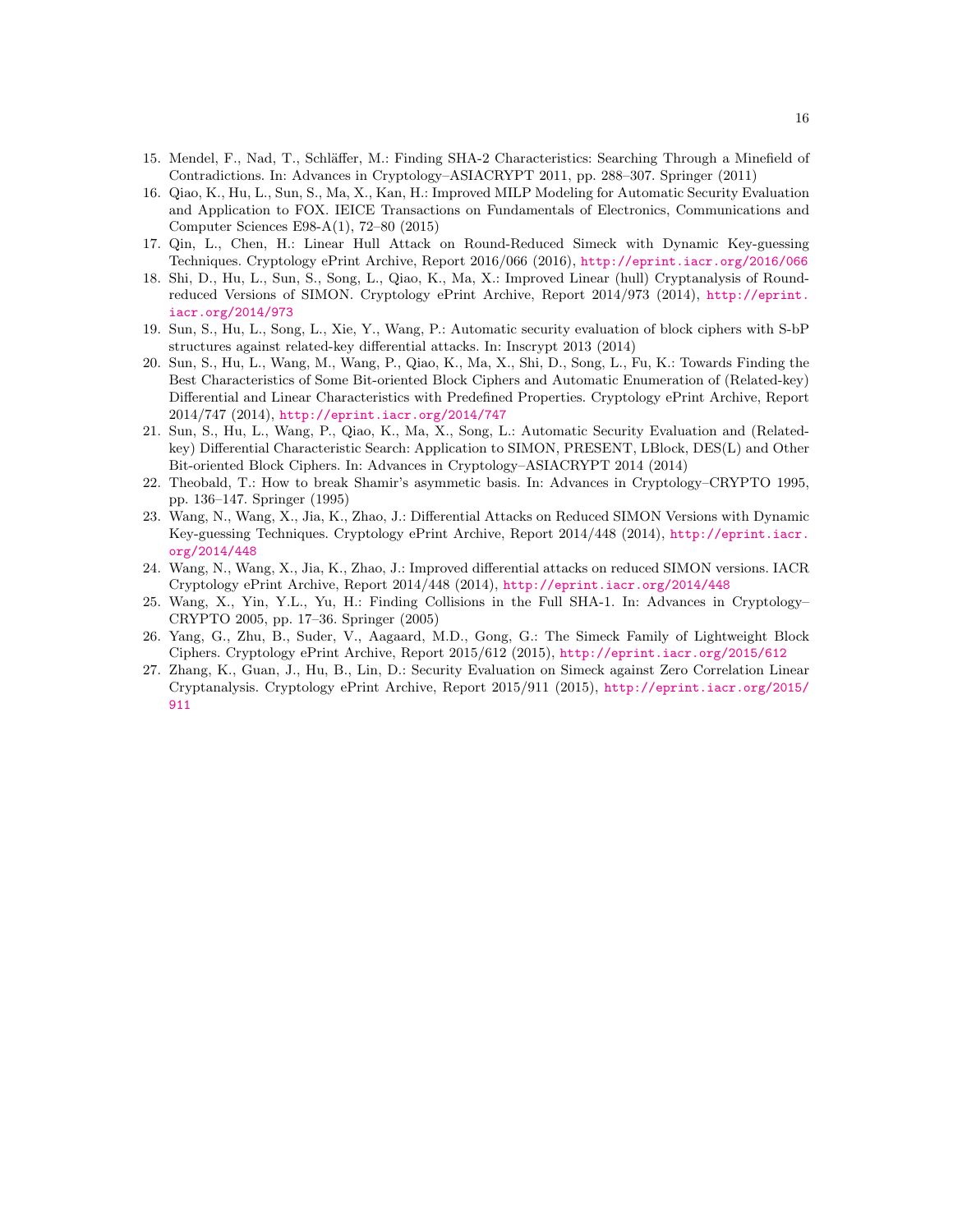## Appendix

#### <span id="page-16-0"></span>Related Keys in Decryption Direction

For sufficient bit condition  $\Delta X_j^i = 0$  or 1 and  $j \in [0, n-1]$ , in decrypt direction we have

$$
\Delta X_j^i = \Delta X_{(j+b)\%n}^{i+1} \wedge X_{(j+a)\%n}^{i+1} \oplus \Delta X_{(j+a)\%n}^{i+1} \wedge X_{(j+b)\%n}^{i+1} \oplus \Delta X_{j+b}^{i+1} \wedge \Delta X_{(j+a)\%n}^{i+1} \oplus \Delta X_{(j+c)\%n}^{i+1} \oplus \Delta X_j^{i+2},
$$
\n(5)

where

$$
X_{(j+a)\%n}^{i+1} = X_{(j+a+b)\%n}^{i+2} \wedge X_{(j+a+a)\%n}^{i+2} \oplus X_{(j+a+c)\%n}^{i+2} \oplus
$$
  
\n
$$
X_{(j+a)\%n}^{i+3} \oplus K_{(j+a)\%n}^{i+1},
$$
  
\n
$$
X_{(j+b)\%n}^{i+1} = X_{(j+b+b)\%n}^{i+2} \wedge X_{(j+b+a)\%n}^{i+2} \oplus X_{(j+b+c)\%n}^{i+2} \oplus
$$
  
\n
$$
X_{(j+b)\%n}^{i+3} \oplus K_{(j+b)\%n}^{i+1}.
$$
  
\n(6)

Algorithm [3](#page-16-1) demonstrates how to get subkey bits that influence  $X_j^i$  and that are linear to  $X_j^i$ .

## <span id="page-16-1"></span>**Algorithm 3** Generate related key bits for  $X_j^i$  in decryption direction

```
1: Input: Round i and bit position j2: Output: [Influen\_keys, Linear\_keys]3: function RELATEDKEYS(i, j)4: Influent\_keys = [ ], Linear\_keys = [ ]5: if i = r_0 + R + r_1 then
 6: return [Influent\_keys, Linear\_keys]7: else
8: if j \geq n then
9: return RELATEDKEYS(i + 1, j\%n)10: else
11: [I_0, L_0] = \text{RELATEDKEYS}(i, (j + a)\%n + n)12: [I_1, L_1] = \text{RELATEDKEYS}(i, (j + b)\%n + n)13: [I_2, L_2] = \text{RELATEDKEYS}(i, (j + c)\%n + n)14: [I_3, L_3] = \text{RELATEDKEYS}(i + 1, j + n)15: Linear_k eys = L_2 \cup L_3 \cup K_j^i16: Influent\_keys = I_0 \cup I_1 \cup I_2 \cup I_3 \cup K_j^i17: return [Influent_keys, Linear_keys]
18: end if
19: end if
20: end function
```
#### Sufficient Conditions of Extended Differential Path for Simeck

We provide the sufficient conditions of extended differential paths of 22-round Simeck32/64, 28round Simeck48/96 and 35-round Simeck64/128 in Table [9,](#page-17-0) [10](#page-17-1) and [11.](#page-17-2)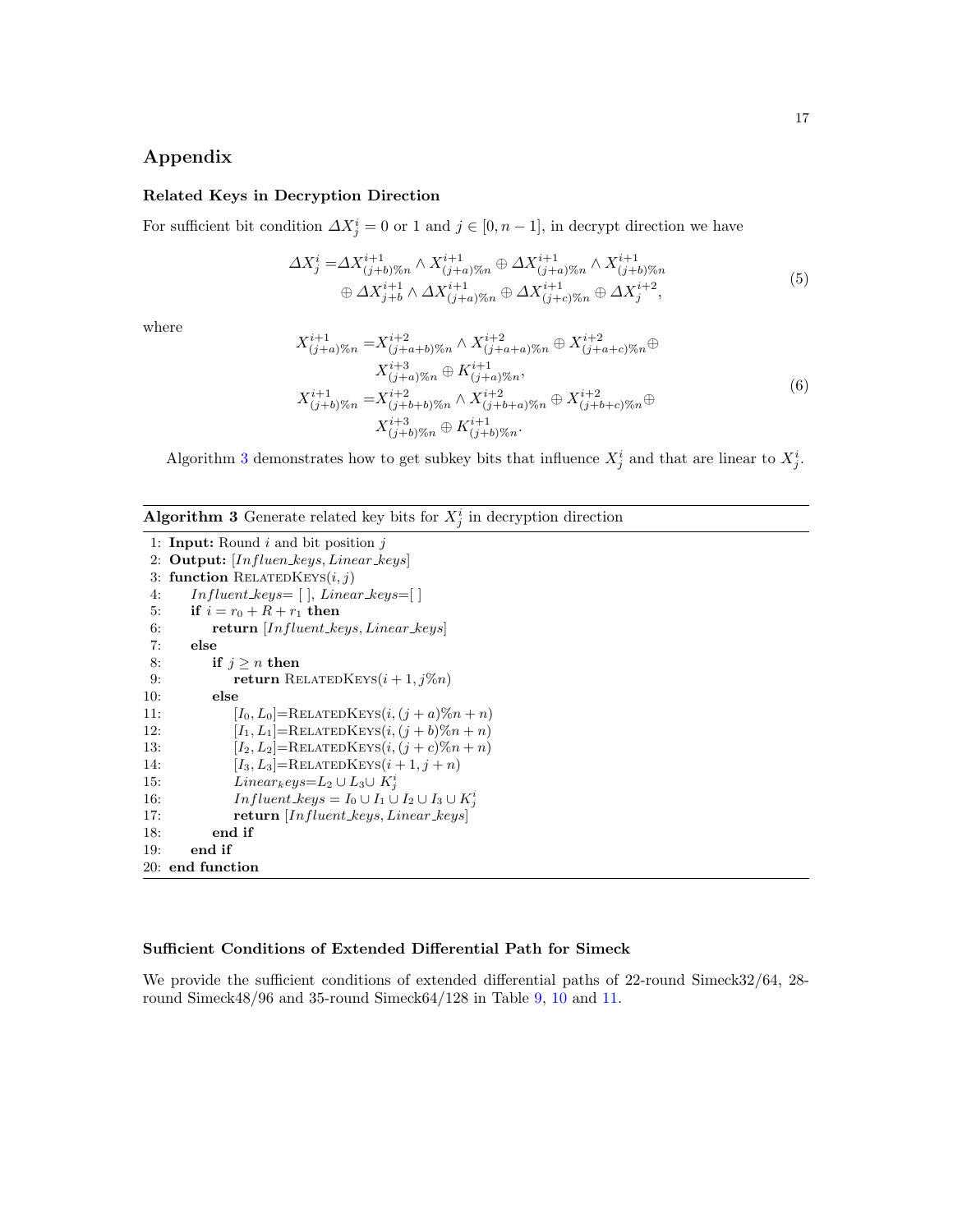<span id="page-17-0"></span>Table 9: Sufficient Conditions of Extended Differential Path of 22-round Simeck32/64

| Rounds             | Input Differences of Each Round                                                                                              |
|--------------------|------------------------------------------------------------------------------------------------------------------------------|
| $\Omega$           |                                                                                                                              |
| 1                  | $(0,0,0,0,*,0,0,0,*,*,0,0,1,*,*,0,0,0,0,*,*,0,0,*,*,*,0,1,*,*,*,*)$                                                          |
| $\overline{2}$     | $0, 0, 0, 0, 0, 0, 0, 0, 0, \star, 0, 0, 0, 1, \star, 0, 0, 0, 0, 0, \star, 0, 0, 0, \star, \star, 0, 0, 1, \star, \star, 0$ |
| 3                  |                                                                                                                              |
| 4                  |                                                                                                                              |
| $4 \rightarrow 17$ | 13-round differential                                                                                                        |
| 17                 |                                                                                                                              |
| 18                 |                                                                                                                              |
| 19                 |                                                                                                                              |
| 20                 | $[0, 0, 0, *, *, 0, 0, *, *, *, 0, 1, *, *, *, *, 0, 0, 0, 0, *, 0, 0, 0, *, *, 0, 0, 1, *, *, 0]$                           |
| 21                 | $0, 0, *, *, *, 0, *, *, *, *, *, *, *, *, *, *, *, 0, 0, 0, 0, *, *, 0, 0, *, *, *, 0, 1, *, *, *, *$                       |
| 22                 | $0,*,*,*,*,*,*,*,*,*,*,*,*,*,*,*,*,0,0,*,*,*,*,*,*,*,*,*,*,*,*,*,$                                                           |

<span id="page-17-1"></span>Table 10: Sufficient Conditions of Extended Differential Path of 28-round Simeck48/96

| Rounds             | Input Differences of Each Round                              |
|--------------------|--------------------------------------------------------------|
| $\theta$           |                                                              |
|                    |                                                              |
| $\overline{2}$     |                                                              |
| 3                  |                                                              |
| 4                  |                                                              |
| $4 \rightarrow 24$ | 20-round differential                                        |
| 24                 |                                                              |
| 25                 | $1*100000000000000000^*000\textbf{010}000000000000000000000$ |
| 26                 |                                                              |
| 27                 |                                                              |
| 28                 |                                                              |

<span id="page-17-2"></span>Table 11: Sufficient Conditions of Extended Differential Path of 34-round Simeck64/128

| Rounds             | Input Differences of Each Round                                                              |
|--------------------|----------------------------------------------------------------------------------------------|
| $\theta$           |                                                                                              |
|                    | $*0****1***000000000000*000**00**************0000000*000**00***0***$                         |
| $\mathfrak{D}$     | $*00^{***}01^{**}00000000000000000^{*}00^{**}0^{****}1^{***}000000000000^{*}000^{**}00^{**}$ |
| 3                  |                                                                                              |
| 4                  | $00000100010000000000000000000000^*000^{**}001^*000000000000000000000000$                    |
| 5                  |                                                                                              |
| $5 \rightarrow 31$ | 26-round differential                                                                        |
| 31                 |                                                                                              |
| 32                 |                                                                                              |
| 33                 | $00^{***}01^{***}0000000000000000^{*}000^{**}000^{**}001^{*}1000000000000000000000^*\\$      |
| 34                 |                                                                                              |
| 35                 |                                                                                              |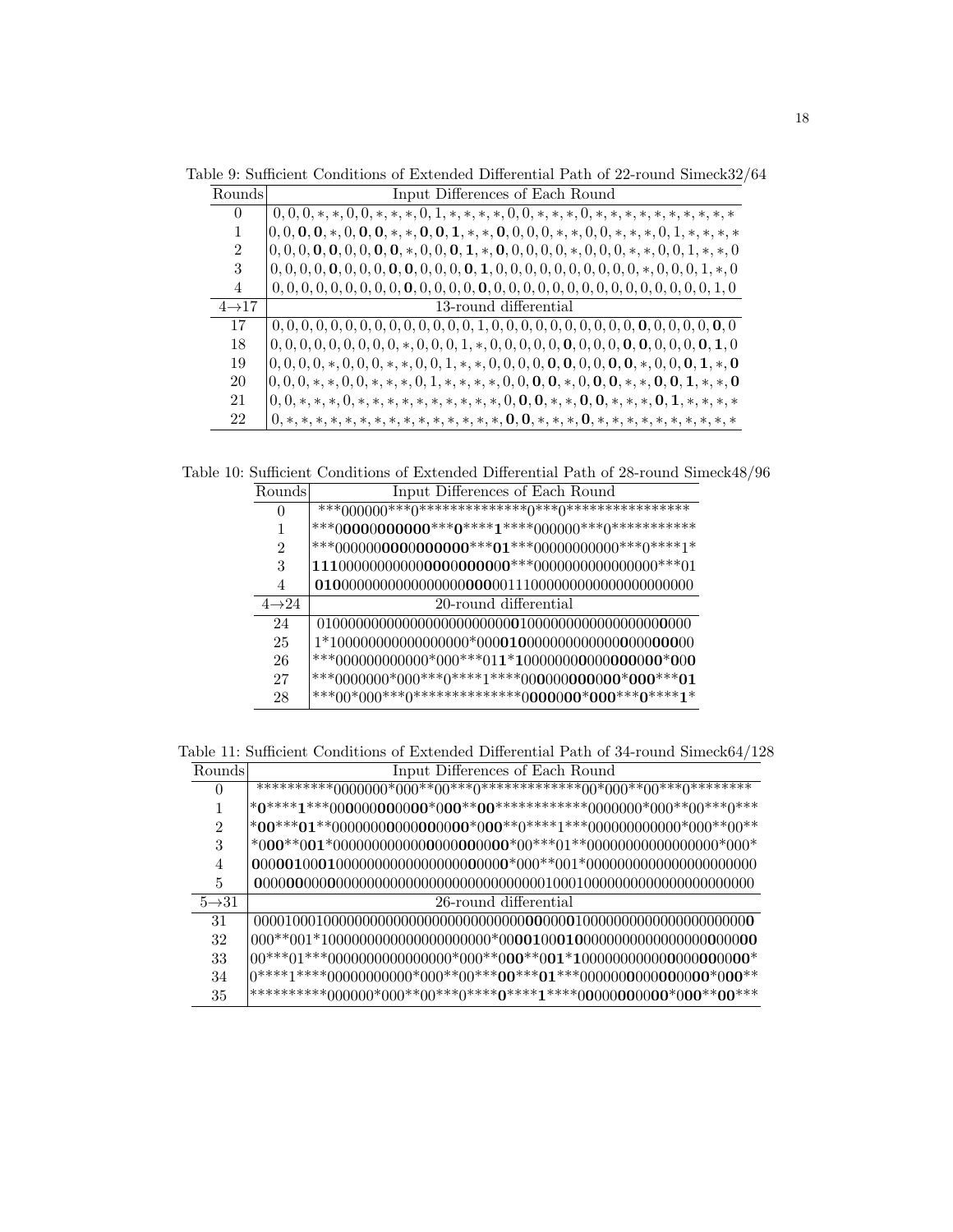### Sufficient Conditions of Extended Differential Path for SIMON

We provide the sufficient conditions of extended differential paths of 22-round SIMON32, 24-round SIMON48 and 29, 30-round SIMON64 in Table [12,](#page-18-0) [13,](#page-18-1) [14](#page-19-0) and [15.](#page-19-1)

| Rounds            | Input Differences of Each Round                |
|-------------------|------------------------------------------------|
| $\mathbf{0}$      | $00^{**}00001^{**}0^*000^{***}0^*01^{***}0000$ |
|                   | $0000*000001*000000**00001**0*000$             |
| 2                 | $00000000000010000000*000001*0000$             |
| 3                 |                                                |
| $3\rightarrow 17$ | 14-round differential                          |
| 17                |                                                |
| 18                | 001*00000000*0000000100000000000               |
| 19                | $1**0*00000**00000001*00000000*000$            |
| 20                | ****0000***0*01*1**0*00000**0000               |
| 21                | ***0*0*******1*********0000****0*01*           |
| 22                | *********************0*0*******1***            |

<span id="page-18-0"></span>Table 12: Sufficient Conditions of Extended Differential Path of 22-round SIMON32

<span id="page-18-1"></span>Table 13: Sufficient Conditions of Extended Differential Path of 24-round SIMON48

| Rounds            | Input Differences of Each Round                           |
|-------------------|-----------------------------------------------------------|
| $\theta$          | $00^{*(0***01*1***11*00**0*0******************0******0)}$ |
|                   | $000000*000*01**00*001*0000*0***01*1***11*00**0*0$        |
| 2                 | $000000000000001000100010000000*000*01**00*001*00$        |
| 3                 |                                                           |
| $3\rightarrow 20$ | 17-round differential                                     |
| 20                |                                                           |
| 21                |                                                           |
| 22                | $00*0***01*1***11*00**0*0000000*000*01**00*001*00$        |
| 23                | *****************0(*******000*0****01*1***11*00**0*0      |
| 24                |                                                           |